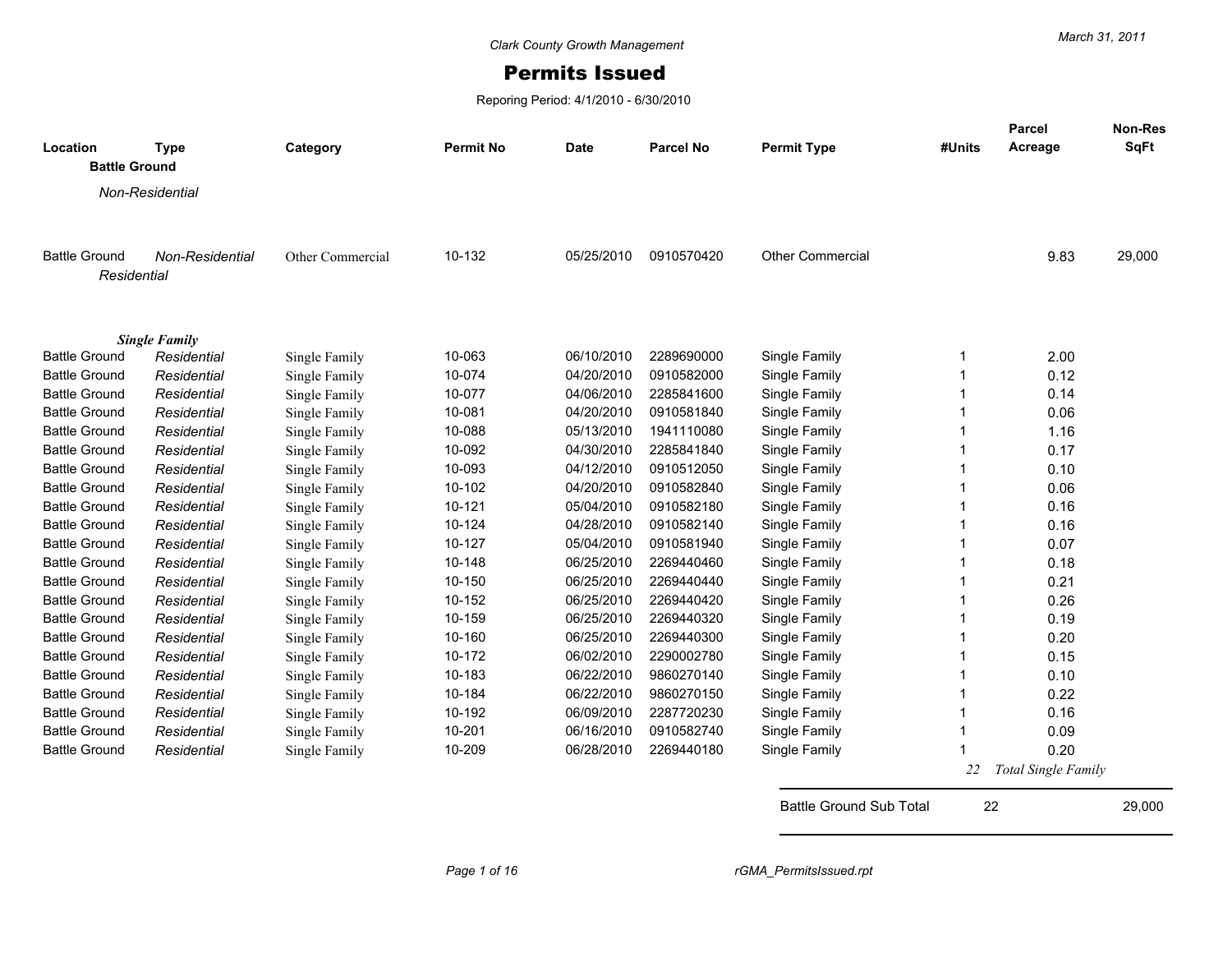| Location                                     | <b>Type</b><br><b>Battle Ground UGA</b>            | Category                       | <b>Permit No</b>               | Date                     | <b>Parcel No</b>         | <b>Permit Type</b>                                            | #Units | Parcel<br>Acreage                   | Non-Res<br><b>SqFt</b> |
|----------------------------------------------|----------------------------------------------------|--------------------------------|--------------------------------|--------------------------|--------------------------|---------------------------------------------------------------|--------|-------------------------------------|------------------------|
|                                              | Non-Residential                                    |                                |                                |                          |                          |                                                               |        |                                     |                        |
| <b>Battle Ground</b><br>Residential          | Non-Residential                                    | Institutional                  | COM2009-00198                  | 04/13/2010               | 1925990180               | Institutional                                                 |        | 5.48                                | 1,525                  |
| <b>Battle Ground</b><br><b>Battle Ground</b> | <b>Single Family</b><br>Residential<br>Residential | Single Family<br>Single Family | SFR2010-00196<br>SFR2010-00198 | 05/04/2010<br>05/04/2010 | 1942180560<br>1942180420 | Single Family<br>Single Family<br>Battle Ground UGA Sub Total | 2<br>2 | 1.03<br>1.05<br>Total Single Family | 1,525                  |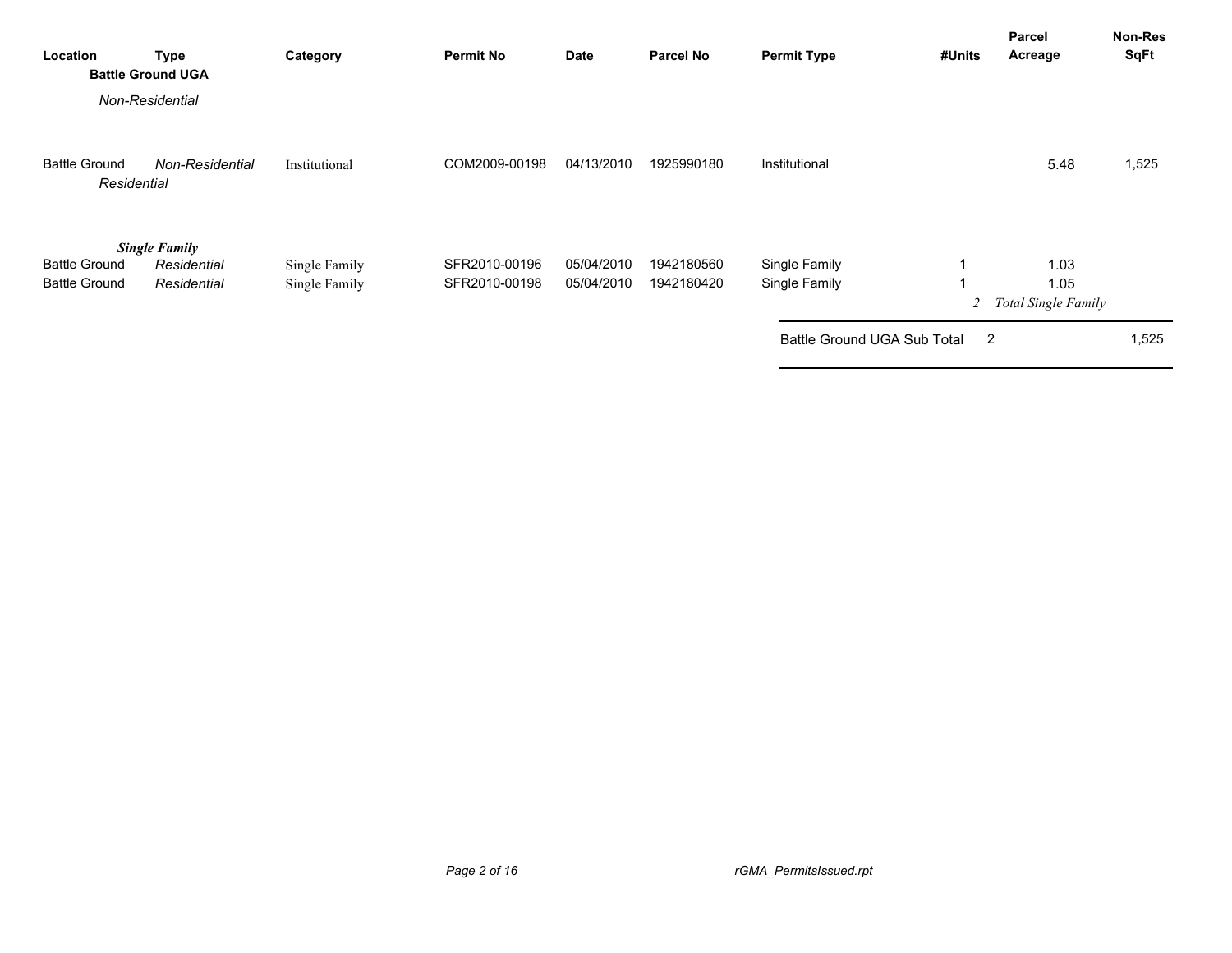|                |                                     |                                |                    |                          |                          |                                |              | <b>Parcel</b>      | Non-Res     |
|----------------|-------------------------------------|--------------------------------|--------------------|--------------------------|--------------------------|--------------------------------|--------------|--------------------|-------------|
| Location       | <b>Type</b>                         | Category                       | <b>Permit No</b>   | <b>Date</b>              | <b>Parcel No</b>         | <b>Permit Type</b>             | #Units       | Acreage            | <b>SqFt</b> |
|                | Camas                               |                                |                    |                          |                          |                                |              |                    |             |
|                | Non-Residential                     |                                |                    |                          |                          |                                |              |                    |             |
|                |                                     |                                |                    |                          |                          |                                |              |                    |             |
|                |                                     |                                |                    |                          |                          |                                |              |                    |             |
| Camas          | <b>Non-Residential</b>              | Commercial Retail              | 2010078            | 06/11/2010               | 0819581280               | <b>Commercial Retail</b>       |              | 3.04               | 1,420       |
|                | Residential                         |                                |                    |                          |                          |                                |              |                    |             |
|                |                                     |                                |                    |                          |                          |                                |              |                    |             |
|                |                                     |                                |                    |                          |                          |                                |              |                    |             |
|                | <b>Multi-Family</b>                 |                                |                    |                          |                          |                                |              |                    |             |
| Camas          | Residential                         | Multi-Family                   | 2010077            | 06/11/2010               | 0819581280               | Multi-Family                   | 51           | 3.04               |             |
|                |                                     |                                |                    |                          |                          |                                | 51           | Total Multi-Family |             |
| Camas          | <b>Single Family</b><br>Residential |                                | 2010044            | 04/09/2010               | 1776630840               |                                | 1            | 0.08               |             |
| Camas          | Residential                         | Single Family<br>Single Family | 2010045            | 04/09/2010               | 1776630780               | Single Family<br>Single Family | $\mathbf{1}$ | 0.05               |             |
|                | Residential                         |                                | 2010046            | 04/09/2010               | 1776630800               | Single Family                  | $\mathbf{1}$ | 0.06               |             |
| Camas          | Residential                         | Single Family                  | 2010047            | 04/09/2010               | 1776630820               |                                | $\mathbf{1}$ | 0.05               |             |
| Camas<br>Camas | Residential                         | Single Family                  | 2010048            | 04/14/2010               | 0819580870               | Single Family<br>Single Family | $\mathbf{1}$ | 0.23               |             |
|                | Residential                         | Single Family                  | 2010049            | 04/16/2010               | 0849210920               | Single Family                  | $\mathbf{1}$ | 0.24               |             |
| Camas          |                                     | Single Family                  | 2010050            | 04/16/2010               | 1271470300               |                                | $\mathbf{1}$ |                    |             |
| Camas          | Residential                         | Single Family<br>Single Family | 2010051            | 04/22/2010               | 1254030040               | Single Family                  | $\mathbf{1}$ | 0.14<br>0.20       |             |
| Camas          | Residential                         |                                | 2010052            | 04/28/2010               | 0819583520               | Single Family                  | $\mathbf{1}$ | 0.38               |             |
| Camas          | Residential                         | Single Family                  | 2010053            |                          | 0819583540               | Single Family<br>Single Family | $\mathbf{1}$ | 0.36               |             |
| Camas          | Residential                         | Single Family                  |                    | 04/28/2010               | 0819583560               |                                | $\mathbf{1}$ |                    |             |
| Camas          | Residential                         | Single Family                  | 2010054            | 04/28/2010               | 0819583580               | Single Family                  | $\mathbf{1}$ | 0.37<br>0.35       |             |
| Camas          | Residential                         | Single Family                  | 2010055            | 04/28/2010               | 0819583600               | Single Family                  | 1            |                    |             |
| Camas          | Residential                         | Single Family                  | 2010056            | 04/28/2010               |                          | Single Family                  | $\mathbf{1}$ | 0.44               |             |
| Camas          | Residential                         | Single Family                  | 2010057            | 04/28/2010               | 1776632120<br>1776632140 | Single Family                  | 1            | 0.07               |             |
| Camas          | Residential                         | Single Family                  | 2010058            | 04/28/2010               |                          | Single Family                  | $\mathbf{1}$ | 0.05               |             |
| Camas          | Residential<br>Residential          | Single Family                  | 2010059<br>2010060 | 04/28/2010<br>04/30/2010 | 1776632160<br>0849210940 | Single Family                  | $\mathbf{1}$ | 0.07<br>0.29       |             |
| Camas          |                                     | Single Family                  |                    |                          |                          | Single Family                  | $\mathbf{1}$ | 0.22               |             |
| Camas          | Residential                         | Single Family                  | 2010061            | 05/04/2010               | 0849211500               | Single Family                  | $\mathbf{1}$ |                    |             |
| Camas          | Residential                         | Single Family                  | 2010062            | 05/10/2010               | 0819580650               | Single Family                  | $\mathbf{1}$ | 0.47<br>0.25       |             |
| Camas          | Residential                         | Single Family                  | 2010063            | 05/13/2010               | 1248173280               | Single Family                  | $\mathbf{1}$ | 0.31               |             |
| Camas          | Residential                         | Single Family                  | 2010064            | 05/14/2010               | 0819583440               | Single Family                  | $\mathbf{1}$ |                    |             |
| Camas          | Residential                         | Single Family                  | 2010065            | 05/14/2010               | 0819583460               | Single Family                  |              | 0.23               |             |
| Camas          | Residential                         | Single Family                  | 2010066            | 05/14/2010               | 0819583480               | Single Family                  | $\mathbf{1}$ | 0.30               |             |
| Camas          | Residential                         | Single Family                  | 2010067            | 05/14/2010               | 0819583500               | Single Family                  | $\mathbf{1}$ | 0.29               |             |
| Camas          | Residential                         | Single Family                  | 2010068            | 05/14/2010               | 0849210880               | Single Family                  | $\mathbf{1}$ | 0.24               |             |
| Camas          | Residential                         | Single Family                  | 2010069            | 05/17/2010               | 1776632540               | Single Family                  | $\mathbf{1}$ | 0.10               |             |
| Camas          | Residential                         | Single Family                  | 2010070            | 05/17/2010               | 1776631120               | Single Family                  | 1            | 0.10               |             |
| Camas          | Residential                         | Single Family                  | 2010071            | 05/17/2010               | 1274440040               | Single Family                  | $\mathbf{1}$ | 0.33               |             |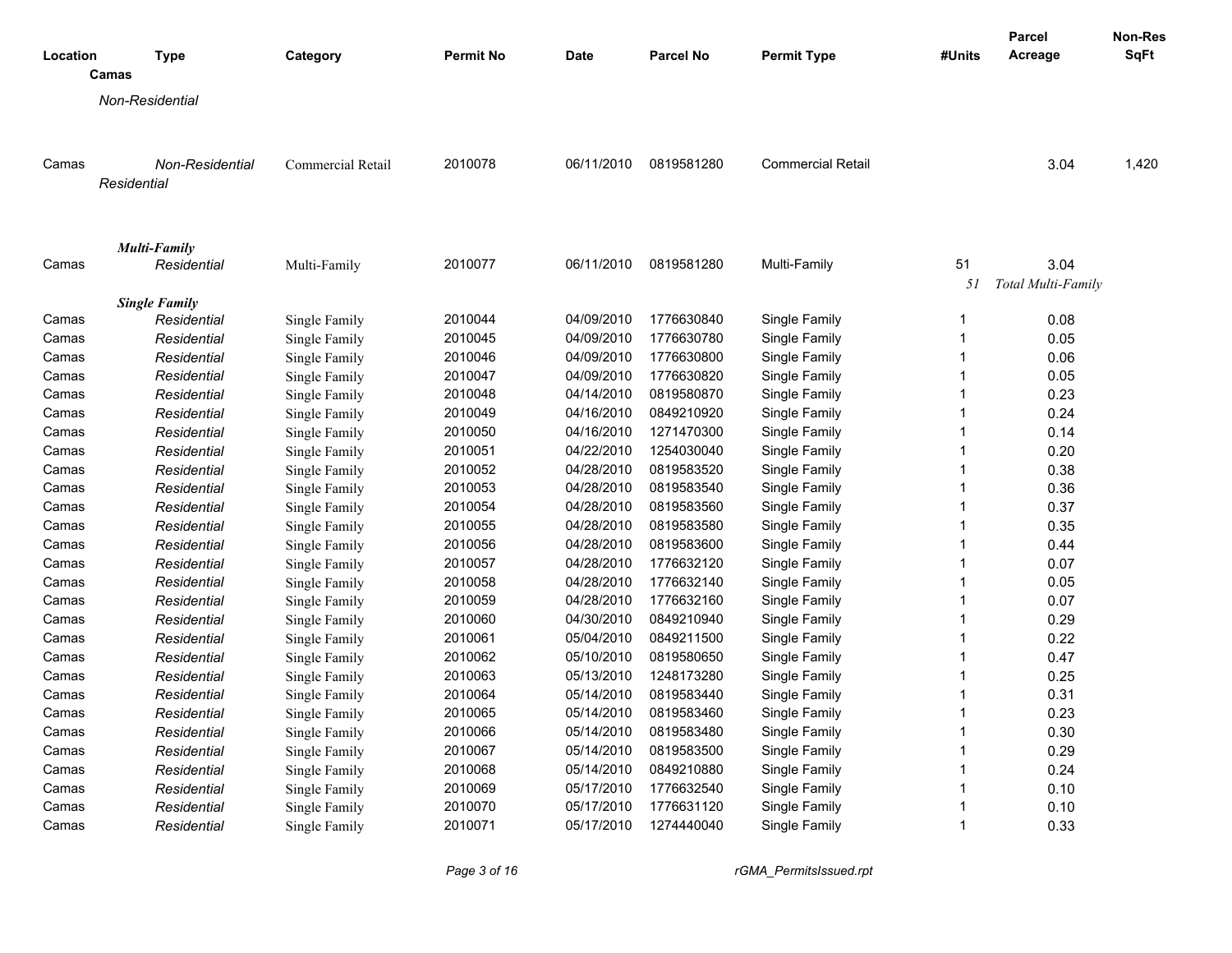| Location         | <b>Type</b>          | Category      | <b>Permit No</b> | <b>Date</b> | <b>Parcel No</b> | <b>Permit Type</b>  | #Units         | Parcel<br>Acreage           | Non-Res<br><b>SqFt</b> |
|------------------|----------------------|---------------|------------------|-------------|------------------|---------------------|----------------|-----------------------------|------------------------|
| Camas            |                      |               |                  |             |                  |                     |                |                             |                        |
| Residential      |                      |               |                  |             |                  |                     |                |                             |                        |
|                  |                      |               |                  |             |                  |                     |                |                             |                        |
|                  | <b>Single Family</b> |               |                  |             |                  |                     |                |                             |                        |
| Camas            | Residential          | Single Family | 2010072          | 05/17/2010  | 1776632760       | Single Family       | 1              | 0.09                        |                        |
| Camas            | Residential          | Single Family | 2010073          | 06/02/2010  | 0849210120       | Single Family       |                | 0.25                        |                        |
| Camas            | Residential          | Single Family | 2010074          | 06/02/2010  | 0849210980       | Single Family       |                | 0.24                        |                        |
| Camas            | Residential          | Single Family | 2010075          | 06/08/2010  | 0849210280       | Single Family       |                | 0.24                        |                        |
| Camas            | Residential          | Single Family | 2010076          | 06/09/2010  | 1274440060       | Single Family       |                | 0.28                        |                        |
| Camas            | Residential          | Single Family | 2010079          | 06/17/2010  | 0910451680       | Single Family       |                | 0.70                        |                        |
| Camas            | Residential          | Single Family | 2010080          | 06/17/2010  | 1254030620       | Single Family       |                | 0.21                        |                        |
| Camas            | Residential          | Single Family | 2010081          | 06/21/2010  | 0849212180       | Single Family       |                | 0.24                        |                        |
| Camas            | Residential          | Single Family | 2010082          | 06/23/2010  | 0849210800       | Single Family       |                | 0.24                        |                        |
| Camas            | Residential          | Single Family | 2010083          | 06/25/2010  | 0849211540       | Single Family       |                | 0.25                        |                        |
| Camas            | Residential          | Single Family | 2010084          | 06/25/2010  | 1248173640       | Single Family       |                | 0.23                        |                        |
| Camas            | Residential          | Single Family | 2010085          | 06/25/2010  | 0849212240       | Single Family       |                | 0.22                        |                        |
| Camas            | Residential          | Single Family | 2010086          | 06/30/2010  | 0849212120       | Single Family       |                | 0.25                        |                        |
|                  |                      |               |                  |             |                  |                     | 41             | Total Single Family         |                        |
|                  |                      |               |                  |             |                  | Camas Sub Total     | 92             |                             | 1,420                  |
| <b>Camas UGA</b> |                      |               |                  |             |                  |                     |                |                             |                        |
|                  |                      |               |                  |             |                  |                     |                |                             |                        |
| Residential      |                      |               |                  |             |                  |                     |                |                             |                        |
|                  |                      |               |                  |             |                  |                     |                |                             |                        |
|                  | <b>Single Family</b> |               |                  |             |                  |                     |                |                             |                        |
| Camas UGA        | Residential          | Single Family | SFR2010-00184    | 04/23/2010  | 1782260150       | Single Family       | 1              | 1.50<br>Total Single Family |                        |
|                  |                      |               |                  |             |                  |                     |                |                             |                        |
|                  |                      |               |                  |             |                  | Camas UGA Sub Total | $\overline{1}$ |                             | 0                      |
|                  |                      |               |                  |             |                  |                     |                |                             |                        |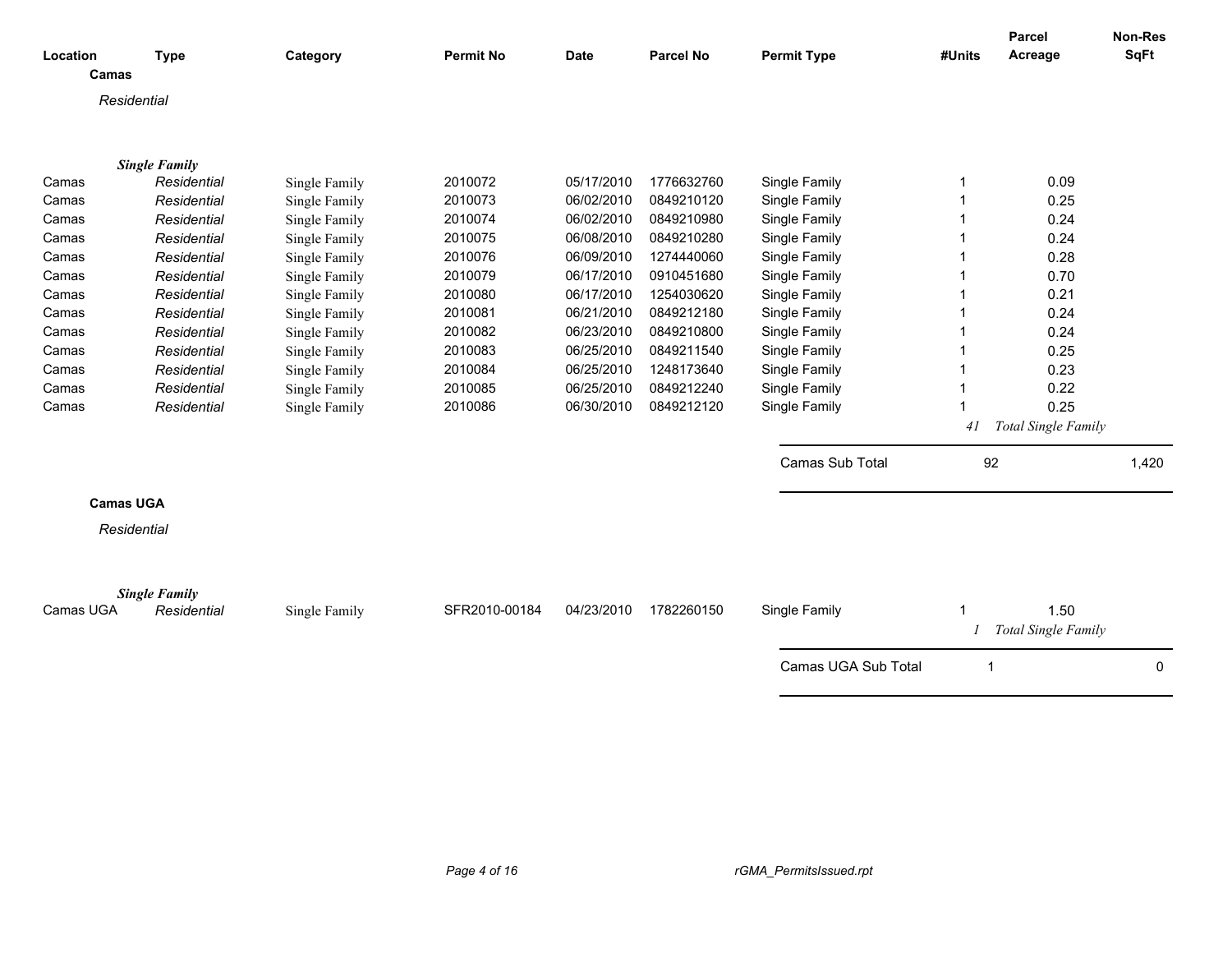| Location<br>La Center | <b>Type</b>          | Category      | <b>Permit No</b> | <b>Date</b> | <b>Parcel No</b> | <b>Permit Type</b>  | #Units | Parcel<br>Acreage          | Non-Res<br><b>SqFt</b> |
|-----------------------|----------------------|---------------|------------------|-------------|------------------|---------------------|--------|----------------------------|------------------------|
|                       | Residential          |               |                  |             |                  |                     |        |                            |                        |
|                       | <b>Single Family</b> |               |                  |             |                  |                     |        |                            |                        |
| La Center             | Residential          | Single Family | RN09-818         | 06/17/2010  | 2588940840       | Single Family       |        | 0.18                       |                        |
| La Center             | Residential          | Single Family | RN10843          | 04/21/2010  | 2589050580       | Single Family       |        | 0.17                       |                        |
| La Center             | Residential          | Single Family | RN10844          | 04/16/2010  | 2589050640       | Single Family       |        | 0.17                       |                        |
| La Center             | Residential          | Single Family | RN10848          | 04/30/2010  | 2588940880       | Single Family       |        | 0.17                       |                        |
| La Center             | Residential          | Single Family | RN10850          | 04/30/2010  | 2589050380       | Single Family       |        | 0.18                       |                        |
| La Center             | Residential          | Single Family | RN10-861         | 06/30/2010  | 2589050440       | Single Family       |        | 0.17                       |                        |
| La Center             | Residential          | Single Family | RN10-862         | 06/28/2010  | 2589050740       | Single Family       |        | 0.17                       |                        |
|                       |                      |               |                  |             |                  |                     |        | <b>Total Single Family</b> |                        |
|                       |                      |               |                  |             |                  | La Center Sub Total | 7      |                            | 0                      |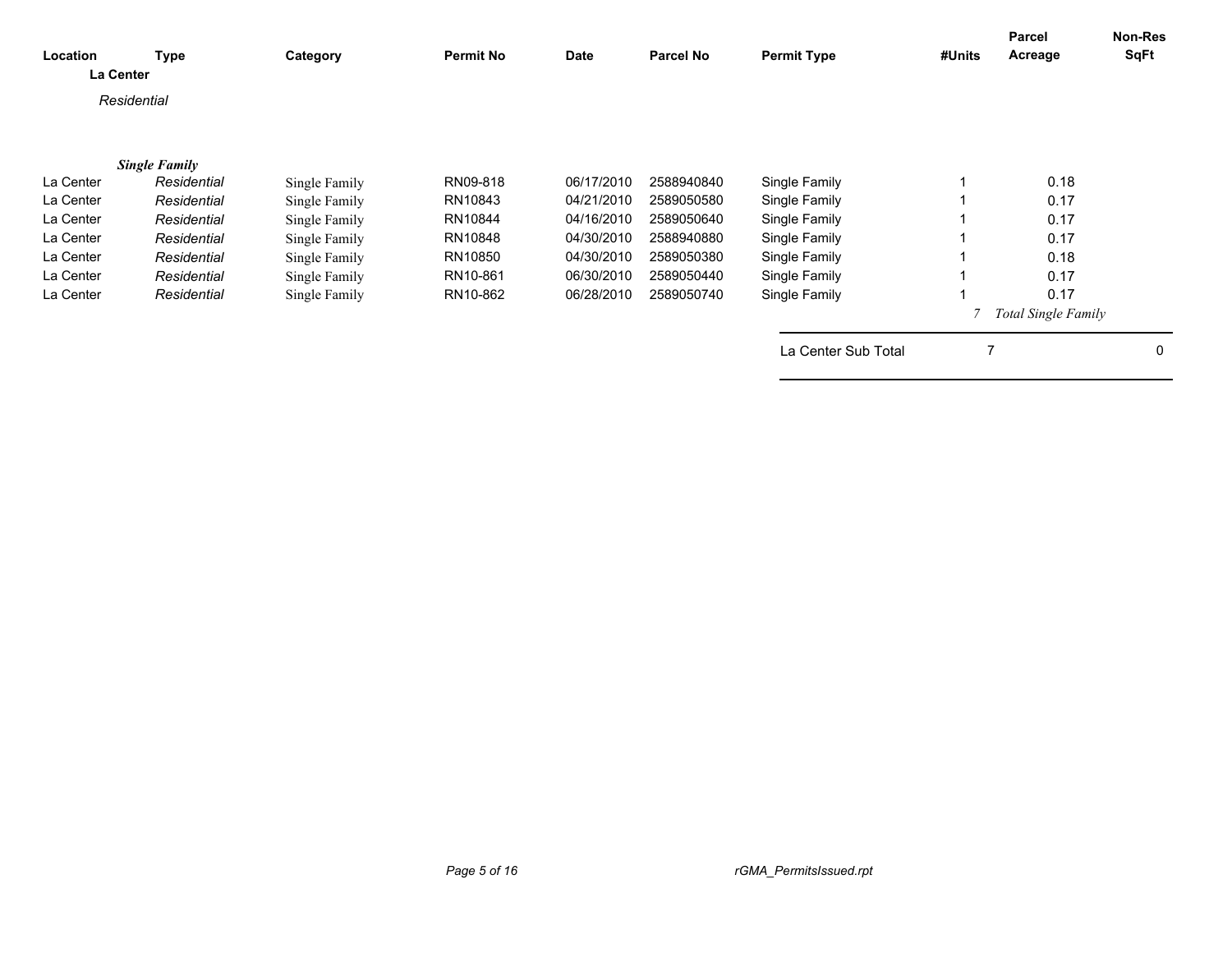| Location   | <b>Type</b>          | Category      | <b>Permit No</b> | <b>Date</b> | <b>Parcel No</b> | <b>Permit Type</b> | #Units | <b>Parcel</b><br>Acreage   | <b>Non-Res</b><br>SqFt |
|------------|----------------------|---------------|------------------|-------------|------------------|--------------------|--------|----------------------------|------------------------|
| Ridgefield |                      |               |                  |             |                  |                    |        |                            |                        |
|            | Residential          |               |                  |             |                  |                    |        |                            |                        |
|            |                      |               |                  |             |                  |                    |        |                            |                        |
|            |                      |               |                  |             |                  |                    |        |                            |                        |
|            | <b>Single Family</b> |               |                  |             |                  |                    |        |                            |                        |
| Ridgefield | Residential          | Single Family | BLD-10-0028      | 04/08/2010  | 9860281520       | Single Family      | 1      | 0.17                       |                        |
| Ridgefield | Residential          | Single Family | BLD-10-0029      | 04/06/2010  | 9860281540       | Single Family      | 1      | 0.13                       |                        |
| Ridgefield | Residential          | Single Family | BLD-10-0031      | 04/19/2010  | 9860282160       | Single Family      | 1      | 0.13                       |                        |
| Ridgefield | Residential          | Single Family | BLD-10-0032      | 04/12/2010  | 9860282420       | Single Family      | 1      | 0.17                       |                        |
| Ridgefield | Residential          | Single Family | BLD-10-0033      | 04/14/2010  | 9860261260       | Single Family      | 1      | 0.11                       |                        |
| Ridgefield | Residential          | Single Family | BLD-10-0034      | 04/13/2010  | 9860261260       | Single Family      | 1      | 0.11                       |                        |
| Ridgefield | Residential          | Single Family | BLD-10-0036      | 04/14/2010  | 2138050000       | Single Family      | 1      | 50.09                      |                        |
| Ridgefield | Residential          | Single Family | BLD-10-0037      | 05/11/2010  | 2160440260       | Single Family      | 1      | 0.14                       |                        |
| Ridgefield | Residential          | Single Family | BLD-10-0038      | 04/21/2010  | 9860282410       | Single Family      | 1      | 0.18                       |                        |
| Ridgefield | Residential          | Single Family | BLD-10-0039      | 04/26/2010  | 9860282550       | Single Family      | 1      | 0.13                       |                        |
| Ridgefield | Residential          | Single Family | BLD-10-0040      | 04/28/2010  | 9860276470       | Single Family      | 1      | 0.16                       |                        |
| Ridgefield | Residential          | Single Family | BLD-10-0041      | 04/26/2010  | 9860282560       | Single Family      | 1      | 0.12                       |                        |
| Ridgefield | Residential          | Single Family | BLD-10-0043      | 04/28/2010  | 9860276430       | Single Family      | 1      | 0.10                       |                        |
| Ridgefield | Residential          | Single Family | BLD-10-0044      | 05/11/2010  | 9860276760       | Single Family      | 1      | 0.08                       |                        |
| Ridgefield | Residential          | Single Family | BLD-10-0045      | 05/06/2010  | 9860282330       | Single Family      | 1      | 0.14                       |                        |
| Ridgefield | Residential          | Single Family | BLD-10-0048      | 05/11/2010  | 9860276830       | Single Family      | 1      | 0.09                       |                        |
| Ridgefield | Residential          | Single Family | BLD-10-0049      | 05/13/2010  | 2160440360       | Single Family      | 1      | 0.13                       |                        |
| Ridgefield | Residential          | Single Family | BLD-10-0050      | 05/19/2010  | 2160440480       | Single Family      | 1      | 0.12                       |                        |
| Ridgefield | Residential          | Single Family | BLD-10-0051      | 05/20/2010  | 9860276770       | Single Family      | 1      | 0.08                       |                        |
| Ridgefield | Residential          | Single Family | BLD-10-0052      | 05/20/2010  | 9860281420       | Single Family      | 1      | 0.21                       |                        |
| Ridgefield | Residential          | Single Family | BLD-10-0057      | 06/08/2010  | 0683182300       | Single Family      | 1      | 0.17                       |                        |
| Ridgefield | Residential          | Single Family | BLD-10-0058      | 06/07/2010  | 9860281510       | Single Family      | 1      | 0.17                       |                        |
| Ridgefield | Residential          | Single Family | BLD-10-0064      | 06/18/2010  | 9860281550       | Single Family      | 1      | 0.13                       |                        |
| Ridgefield | Residential          | Single Family | BLD-10-0065      | 06/23/2010  | 9860276380       | Single Family      | 1      | 0.09                       |                        |
| Ridgefield | Residential          | Single Family | BLD-10-0066      | 06/25/2010  | 9860282260       | Single Family      | 1      | 0.14                       |                        |
| Ridgefield | Residential          | Single Family | BLD-10-0068      | 06/29/2010  | 9860281500       | Single Family      | 1      | 0.13                       |                        |
|            |                      |               |                  |             |                  |                    | 26     | <b>Total Single Family</b> |                        |
|            |                      |               |                  |             |                  |                    |        |                            |                        |

Ridgefield Sub Total 26 0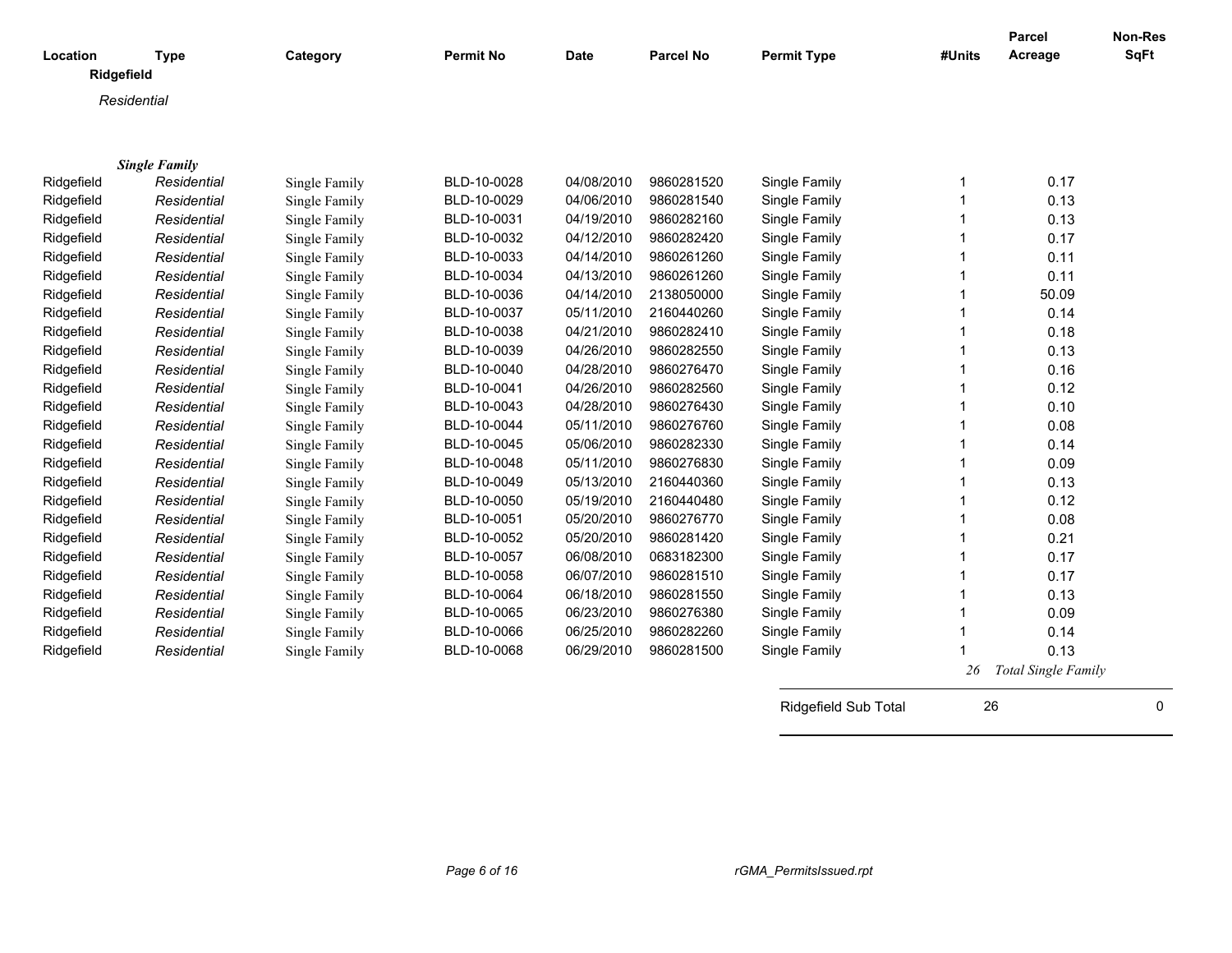| SqFt<br><b>Permit Type</b><br>Acreage<br>Location<br>Category<br><b>Permit No</b><br><b>Date</b><br><b>Parcel No</b><br>#Units<br><b>Type</b><br>Vancouver<br>Non-Residential<br>Commercial Retail<br>COM2008-00523<br>06/29/2010<br>1765960000<br><b>Commercial Retail</b><br>12.51<br>5,390<br>Vancouver<br>Non-Residential<br>06/22/2010<br>23,016<br><b>Commercial Retail</b><br>COM2009-00361<br>1258430920<br><b>Commercial Retail</b><br>1.41<br>Vancouver<br>Non-Residential<br>COM2010-00071<br>06/25/2010<br>1761590000<br>2.66<br>444,000<br>Vancouver<br>Non-Residential<br>Commercial Retail<br><b>Commercial Retail</b><br>COM2009-00405<br>05/11/2010<br>1150200000<br>Vancouver<br><b>Non-Residential</b><br>Industrial<br>1.61<br>126,633<br>Industrial<br>COM2010-00076<br>04/02/2010<br>1258430090<br>45,000<br>Vancouver<br><b>Non-Residential</b><br>Institutional<br>Institutional<br>1.40<br>COM2009-00182<br>06/11/2010<br>0338290010<br>Other Commercial<br>25,820<br>Vancouver<br><b>Non-Residential</b><br>1.03<br>Other Commercial<br>0338300100<br><b>Other Commercial</b><br>0.31<br>3,600<br>Vancouver<br><b>Non-Residential</b><br>Other Commercial<br>COM2009-00185<br>06/11/2010<br>Residential<br><b>Multi-Family</b><br>$\overline{c}$<br>0.21<br>Duplex<br>SFR2010-00057<br>05/07/2010<br>1142390560<br>Duplex<br>Vancouver<br>Residential<br>1<br>0.71<br>MFR2010-00072<br>06/14/2010<br>0379160790<br>Multi-Family<br>Residential<br>Vancouver<br>Multi-Family<br>$\mathfrak{Z}$<br>Total Multi-Family<br><b>Single Family</b><br>Vancouver<br>SFR2009-00053<br>06/17/2010<br>1102800120<br>Single Family<br>0.15<br>Residential<br>Single Family<br>1<br>04/26/2010<br>Single Family<br>0.17<br>Vancouver<br>Residential<br>Single Family<br>SFR2009-00058<br>1102800400<br>1<br>$\mathbf{1}$<br>Residential<br>Single Family<br>06/10/2010<br>0920097980<br>Single Family<br>0.64<br>Vancouver<br>SFR2009-00093<br>05/18/2010<br>1623780160<br>$\mathbf{1}$<br>0.12<br>Vancouver<br>Residential<br>Single Family<br>SFR2010-00008<br>Single Family<br>06/09/2010<br>1099511520<br>$\mathbf{1}$<br>0.06<br>Vancouver<br>Single Family<br>SFR2010-00022<br>Single Family<br>Residential<br>SFR2010-00032<br>06/10/2010<br>1095839660<br>Single Family<br>$\mathbf{1}$<br>0.16<br>Vancouver<br>Residential<br>Single Family<br>1101850010<br>SFR2010-00039<br>06/10/2010<br>Single Family<br>$\mathbf{1}$<br>0.11<br>Vancouver<br>Residential<br>Single Family<br>04/09/2010<br>9860265180<br>$\mathbf{1}$<br>Vancouver<br>Single Family<br>SFR2010-00040<br>Single Family<br>0.08<br>Residential<br>04/12/2010<br>1266940300<br>Single Family<br>0.19<br>Vancouver<br>Residential<br>Single Family<br>SFR2010-00041<br>1<br>SFR2010-00042<br>04/13/2010<br>1637181400<br>Single Family<br>$\mathbf{1}$<br>0.07<br>Vancouver<br>Residential<br>Single Family<br>$\mathbf{1}$<br>Vancouver<br>Residential<br>Single Family<br>SFR2010-00043<br>04/02/2010<br>1642850060<br>Single Family<br>0.09<br>Single Family<br>04/23/2010<br>0258110000<br>Single Family<br>$\mathbf{1}$<br>0.11<br>Vancouver<br>Residential<br>SFR2010-00045<br>04/13/2010<br>1097300140<br>$\mathbf{1}$<br>0.10<br>Vancouver<br>Residential<br>Single Family<br>SFR2010-00046<br>Single Family<br>SFR2010-00047<br>04/15/2010<br>1772350880<br>Single Family<br>$\mathbf{1}$<br>0.10<br>Vancouver<br>Residential<br>Single Family<br>04/08/2010<br>1626610100<br>$\mathbf{1}$<br>SFR2010-00049<br>Single Family<br>0.09<br>Vancouver<br>Residential<br>Single Family<br>05/03/2010<br>0.27<br>Single Family<br>SFR2010-00050<br>0379187140<br>Single Family<br>1<br>Vancouver<br>Residential<br>SFR2010-00051<br>06/22/2010<br>1668310100<br>Single Family<br>$\mathbf{1}$<br>0.31<br>Vancouver<br>Residential<br>Single Family<br>Residential<br>Single Family<br>SFR2010-00052<br>04/30/2010<br>0014500000<br>Single Family<br>$\mathbf{1}$<br>0.12<br>Vancouver<br>04/26/2010<br>9860280620<br>$\mathbf{1}$<br>0.23<br>Vancouver<br>Residential<br>Single Family<br>SFR2010-00059<br>Single Family<br>0.23<br>Vancouver<br>Residential<br>Single Family<br>SFR2010-00060<br>04/26/2010<br>9860280630<br>Single Family<br>$\mathbf{1}$<br>9860280650<br>0.23<br>Vancouver<br>SFR2010-00061<br>04/26/2010<br>Single Family<br>1<br>Residential<br>Single Family |  |  |  |  | Parcel | <b>Non-Res</b> |
|-------------------------------------------------------------------------------------------------------------------------------------------------------------------------------------------------------------------------------------------------------------------------------------------------------------------------------------------------------------------------------------------------------------------------------------------------------------------------------------------------------------------------------------------------------------------------------------------------------------------------------------------------------------------------------------------------------------------------------------------------------------------------------------------------------------------------------------------------------------------------------------------------------------------------------------------------------------------------------------------------------------------------------------------------------------------------------------------------------------------------------------------------------------------------------------------------------------------------------------------------------------------------------------------------------------------------------------------------------------------------------------------------------------------------------------------------------------------------------------------------------------------------------------------------------------------------------------------------------------------------------------------------------------------------------------------------------------------------------------------------------------------------------------------------------------------------------------------------------------------------------------------------------------------------------------------------------------------------------------------------------------------------------------------------------------------------------------------------------------------------------------------------------------------------------------------------------------------------------------------------------------------------------------------------------------------------------------------------------------------------------------------------------------------------------------------------------------------------------------------------------------------------------------------------------------------------------------------------------------------------------------------------------------------------------------------------------------------------------------------------------------------------------------------------------------------------------------------------------------------------------------------------------------------------------------------------------------------------------------------------------------------------------------------------------------------------------------------------------------------------------------------------------------------------------------------------------------------------------------------------------------------------------------------------------------------------------------------------------------------------------------------------------------------------------------------------------------------------------------------------------------------------------------------------------------------------------------------------------------------------------------------------------------------------------------------------------------------------------------------------------------------------------------------------------------------------------------------------------------------------------------------------------------------------------------------------------------------------------------------------------------------------------------------------------------------------------------------------------------------------------------------------------------------------------------------------------------------------------------------------------------------------------------------------------------------------------------------------------------------------------|--|--|--|--|--------|----------------|
|                                                                                                                                                                                                                                                                                                                                                                                                                                                                                                                                                                                                                                                                                                                                                                                                                                                                                                                                                                                                                                                                                                                                                                                                                                                                                                                                                                                                                                                                                                                                                                                                                                                                                                                                                                                                                                                                                                                                                                                                                                                                                                                                                                                                                                                                                                                                                                                                                                                                                                                                                                                                                                                                                                                                                                                                                                                                                                                                                                                                                                                                                                                                                                                                                                                                                                                                                                                                                                                                                                                                                                                                                                                                                                                                                                                                                                                                                                                                                                                                                                                                                                                                                                                                                                                                                                                                                                               |  |  |  |  |        |                |
|                                                                                                                                                                                                                                                                                                                                                                                                                                                                                                                                                                                                                                                                                                                                                                                                                                                                                                                                                                                                                                                                                                                                                                                                                                                                                                                                                                                                                                                                                                                                                                                                                                                                                                                                                                                                                                                                                                                                                                                                                                                                                                                                                                                                                                                                                                                                                                                                                                                                                                                                                                                                                                                                                                                                                                                                                                                                                                                                                                                                                                                                                                                                                                                                                                                                                                                                                                                                                                                                                                                                                                                                                                                                                                                                                                                                                                                                                                                                                                                                                                                                                                                                                                                                                                                                                                                                                                               |  |  |  |  |        |                |
|                                                                                                                                                                                                                                                                                                                                                                                                                                                                                                                                                                                                                                                                                                                                                                                                                                                                                                                                                                                                                                                                                                                                                                                                                                                                                                                                                                                                                                                                                                                                                                                                                                                                                                                                                                                                                                                                                                                                                                                                                                                                                                                                                                                                                                                                                                                                                                                                                                                                                                                                                                                                                                                                                                                                                                                                                                                                                                                                                                                                                                                                                                                                                                                                                                                                                                                                                                                                                                                                                                                                                                                                                                                                                                                                                                                                                                                                                                                                                                                                                                                                                                                                                                                                                                                                                                                                                                               |  |  |  |  |        |                |
|                                                                                                                                                                                                                                                                                                                                                                                                                                                                                                                                                                                                                                                                                                                                                                                                                                                                                                                                                                                                                                                                                                                                                                                                                                                                                                                                                                                                                                                                                                                                                                                                                                                                                                                                                                                                                                                                                                                                                                                                                                                                                                                                                                                                                                                                                                                                                                                                                                                                                                                                                                                                                                                                                                                                                                                                                                                                                                                                                                                                                                                                                                                                                                                                                                                                                                                                                                                                                                                                                                                                                                                                                                                                                                                                                                                                                                                                                                                                                                                                                                                                                                                                                                                                                                                                                                                                                                               |  |  |  |  |        |                |
|                                                                                                                                                                                                                                                                                                                                                                                                                                                                                                                                                                                                                                                                                                                                                                                                                                                                                                                                                                                                                                                                                                                                                                                                                                                                                                                                                                                                                                                                                                                                                                                                                                                                                                                                                                                                                                                                                                                                                                                                                                                                                                                                                                                                                                                                                                                                                                                                                                                                                                                                                                                                                                                                                                                                                                                                                                                                                                                                                                                                                                                                                                                                                                                                                                                                                                                                                                                                                                                                                                                                                                                                                                                                                                                                                                                                                                                                                                                                                                                                                                                                                                                                                                                                                                                                                                                                                                               |  |  |  |  |        |                |
|                                                                                                                                                                                                                                                                                                                                                                                                                                                                                                                                                                                                                                                                                                                                                                                                                                                                                                                                                                                                                                                                                                                                                                                                                                                                                                                                                                                                                                                                                                                                                                                                                                                                                                                                                                                                                                                                                                                                                                                                                                                                                                                                                                                                                                                                                                                                                                                                                                                                                                                                                                                                                                                                                                                                                                                                                                                                                                                                                                                                                                                                                                                                                                                                                                                                                                                                                                                                                                                                                                                                                                                                                                                                                                                                                                                                                                                                                                                                                                                                                                                                                                                                                                                                                                                                                                                                                                               |  |  |  |  |        |                |
|                                                                                                                                                                                                                                                                                                                                                                                                                                                                                                                                                                                                                                                                                                                                                                                                                                                                                                                                                                                                                                                                                                                                                                                                                                                                                                                                                                                                                                                                                                                                                                                                                                                                                                                                                                                                                                                                                                                                                                                                                                                                                                                                                                                                                                                                                                                                                                                                                                                                                                                                                                                                                                                                                                                                                                                                                                                                                                                                                                                                                                                                                                                                                                                                                                                                                                                                                                                                                                                                                                                                                                                                                                                                                                                                                                                                                                                                                                                                                                                                                                                                                                                                                                                                                                                                                                                                                                               |  |  |  |  |        |                |
|                                                                                                                                                                                                                                                                                                                                                                                                                                                                                                                                                                                                                                                                                                                                                                                                                                                                                                                                                                                                                                                                                                                                                                                                                                                                                                                                                                                                                                                                                                                                                                                                                                                                                                                                                                                                                                                                                                                                                                                                                                                                                                                                                                                                                                                                                                                                                                                                                                                                                                                                                                                                                                                                                                                                                                                                                                                                                                                                                                                                                                                                                                                                                                                                                                                                                                                                                                                                                                                                                                                                                                                                                                                                                                                                                                                                                                                                                                                                                                                                                                                                                                                                                                                                                                                                                                                                                                               |  |  |  |  |        |                |
|                                                                                                                                                                                                                                                                                                                                                                                                                                                                                                                                                                                                                                                                                                                                                                                                                                                                                                                                                                                                                                                                                                                                                                                                                                                                                                                                                                                                                                                                                                                                                                                                                                                                                                                                                                                                                                                                                                                                                                                                                                                                                                                                                                                                                                                                                                                                                                                                                                                                                                                                                                                                                                                                                                                                                                                                                                                                                                                                                                                                                                                                                                                                                                                                                                                                                                                                                                                                                                                                                                                                                                                                                                                                                                                                                                                                                                                                                                                                                                                                                                                                                                                                                                                                                                                                                                                                                                               |  |  |  |  |        |                |
|                                                                                                                                                                                                                                                                                                                                                                                                                                                                                                                                                                                                                                                                                                                                                                                                                                                                                                                                                                                                                                                                                                                                                                                                                                                                                                                                                                                                                                                                                                                                                                                                                                                                                                                                                                                                                                                                                                                                                                                                                                                                                                                                                                                                                                                                                                                                                                                                                                                                                                                                                                                                                                                                                                                                                                                                                                                                                                                                                                                                                                                                                                                                                                                                                                                                                                                                                                                                                                                                                                                                                                                                                                                                                                                                                                                                                                                                                                                                                                                                                                                                                                                                                                                                                                                                                                                                                                               |  |  |  |  |        |                |
|                                                                                                                                                                                                                                                                                                                                                                                                                                                                                                                                                                                                                                                                                                                                                                                                                                                                                                                                                                                                                                                                                                                                                                                                                                                                                                                                                                                                                                                                                                                                                                                                                                                                                                                                                                                                                                                                                                                                                                                                                                                                                                                                                                                                                                                                                                                                                                                                                                                                                                                                                                                                                                                                                                                                                                                                                                                                                                                                                                                                                                                                                                                                                                                                                                                                                                                                                                                                                                                                                                                                                                                                                                                                                                                                                                                                                                                                                                                                                                                                                                                                                                                                                                                                                                                                                                                                                                               |  |  |  |  |        |                |
|                                                                                                                                                                                                                                                                                                                                                                                                                                                                                                                                                                                                                                                                                                                                                                                                                                                                                                                                                                                                                                                                                                                                                                                                                                                                                                                                                                                                                                                                                                                                                                                                                                                                                                                                                                                                                                                                                                                                                                                                                                                                                                                                                                                                                                                                                                                                                                                                                                                                                                                                                                                                                                                                                                                                                                                                                                                                                                                                                                                                                                                                                                                                                                                                                                                                                                                                                                                                                                                                                                                                                                                                                                                                                                                                                                                                                                                                                                                                                                                                                                                                                                                                                                                                                                                                                                                                                                               |  |  |  |  |        |                |
|                                                                                                                                                                                                                                                                                                                                                                                                                                                                                                                                                                                                                                                                                                                                                                                                                                                                                                                                                                                                                                                                                                                                                                                                                                                                                                                                                                                                                                                                                                                                                                                                                                                                                                                                                                                                                                                                                                                                                                                                                                                                                                                                                                                                                                                                                                                                                                                                                                                                                                                                                                                                                                                                                                                                                                                                                                                                                                                                                                                                                                                                                                                                                                                                                                                                                                                                                                                                                                                                                                                                                                                                                                                                                                                                                                                                                                                                                                                                                                                                                                                                                                                                                                                                                                                                                                                                                                               |  |  |  |  |        |                |
|                                                                                                                                                                                                                                                                                                                                                                                                                                                                                                                                                                                                                                                                                                                                                                                                                                                                                                                                                                                                                                                                                                                                                                                                                                                                                                                                                                                                                                                                                                                                                                                                                                                                                                                                                                                                                                                                                                                                                                                                                                                                                                                                                                                                                                                                                                                                                                                                                                                                                                                                                                                                                                                                                                                                                                                                                                                                                                                                                                                                                                                                                                                                                                                                                                                                                                                                                                                                                                                                                                                                                                                                                                                                                                                                                                                                                                                                                                                                                                                                                                                                                                                                                                                                                                                                                                                                                                               |  |  |  |  |        |                |
|                                                                                                                                                                                                                                                                                                                                                                                                                                                                                                                                                                                                                                                                                                                                                                                                                                                                                                                                                                                                                                                                                                                                                                                                                                                                                                                                                                                                                                                                                                                                                                                                                                                                                                                                                                                                                                                                                                                                                                                                                                                                                                                                                                                                                                                                                                                                                                                                                                                                                                                                                                                                                                                                                                                                                                                                                                                                                                                                                                                                                                                                                                                                                                                                                                                                                                                                                                                                                                                                                                                                                                                                                                                                                                                                                                                                                                                                                                                                                                                                                                                                                                                                                                                                                                                                                                                                                                               |  |  |  |  |        |                |
|                                                                                                                                                                                                                                                                                                                                                                                                                                                                                                                                                                                                                                                                                                                                                                                                                                                                                                                                                                                                                                                                                                                                                                                                                                                                                                                                                                                                                                                                                                                                                                                                                                                                                                                                                                                                                                                                                                                                                                                                                                                                                                                                                                                                                                                                                                                                                                                                                                                                                                                                                                                                                                                                                                                                                                                                                                                                                                                                                                                                                                                                                                                                                                                                                                                                                                                                                                                                                                                                                                                                                                                                                                                                                                                                                                                                                                                                                                                                                                                                                                                                                                                                                                                                                                                                                                                                                                               |  |  |  |  |        |                |
|                                                                                                                                                                                                                                                                                                                                                                                                                                                                                                                                                                                                                                                                                                                                                                                                                                                                                                                                                                                                                                                                                                                                                                                                                                                                                                                                                                                                                                                                                                                                                                                                                                                                                                                                                                                                                                                                                                                                                                                                                                                                                                                                                                                                                                                                                                                                                                                                                                                                                                                                                                                                                                                                                                                                                                                                                                                                                                                                                                                                                                                                                                                                                                                                                                                                                                                                                                                                                                                                                                                                                                                                                                                                                                                                                                                                                                                                                                                                                                                                                                                                                                                                                                                                                                                                                                                                                                               |  |  |  |  |        |                |
|                                                                                                                                                                                                                                                                                                                                                                                                                                                                                                                                                                                                                                                                                                                                                                                                                                                                                                                                                                                                                                                                                                                                                                                                                                                                                                                                                                                                                                                                                                                                                                                                                                                                                                                                                                                                                                                                                                                                                                                                                                                                                                                                                                                                                                                                                                                                                                                                                                                                                                                                                                                                                                                                                                                                                                                                                                                                                                                                                                                                                                                                                                                                                                                                                                                                                                                                                                                                                                                                                                                                                                                                                                                                                                                                                                                                                                                                                                                                                                                                                                                                                                                                                                                                                                                                                                                                                                               |  |  |  |  |        |                |
|                                                                                                                                                                                                                                                                                                                                                                                                                                                                                                                                                                                                                                                                                                                                                                                                                                                                                                                                                                                                                                                                                                                                                                                                                                                                                                                                                                                                                                                                                                                                                                                                                                                                                                                                                                                                                                                                                                                                                                                                                                                                                                                                                                                                                                                                                                                                                                                                                                                                                                                                                                                                                                                                                                                                                                                                                                                                                                                                                                                                                                                                                                                                                                                                                                                                                                                                                                                                                                                                                                                                                                                                                                                                                                                                                                                                                                                                                                                                                                                                                                                                                                                                                                                                                                                                                                                                                                               |  |  |  |  |        |                |
|                                                                                                                                                                                                                                                                                                                                                                                                                                                                                                                                                                                                                                                                                                                                                                                                                                                                                                                                                                                                                                                                                                                                                                                                                                                                                                                                                                                                                                                                                                                                                                                                                                                                                                                                                                                                                                                                                                                                                                                                                                                                                                                                                                                                                                                                                                                                                                                                                                                                                                                                                                                                                                                                                                                                                                                                                                                                                                                                                                                                                                                                                                                                                                                                                                                                                                                                                                                                                                                                                                                                                                                                                                                                                                                                                                                                                                                                                                                                                                                                                                                                                                                                                                                                                                                                                                                                                                               |  |  |  |  |        |                |
|                                                                                                                                                                                                                                                                                                                                                                                                                                                                                                                                                                                                                                                                                                                                                                                                                                                                                                                                                                                                                                                                                                                                                                                                                                                                                                                                                                                                                                                                                                                                                                                                                                                                                                                                                                                                                                                                                                                                                                                                                                                                                                                                                                                                                                                                                                                                                                                                                                                                                                                                                                                                                                                                                                                                                                                                                                                                                                                                                                                                                                                                                                                                                                                                                                                                                                                                                                                                                                                                                                                                                                                                                                                                                                                                                                                                                                                                                                                                                                                                                                                                                                                                                                                                                                                                                                                                                                               |  |  |  |  |        |                |
|                                                                                                                                                                                                                                                                                                                                                                                                                                                                                                                                                                                                                                                                                                                                                                                                                                                                                                                                                                                                                                                                                                                                                                                                                                                                                                                                                                                                                                                                                                                                                                                                                                                                                                                                                                                                                                                                                                                                                                                                                                                                                                                                                                                                                                                                                                                                                                                                                                                                                                                                                                                                                                                                                                                                                                                                                                                                                                                                                                                                                                                                                                                                                                                                                                                                                                                                                                                                                                                                                                                                                                                                                                                                                                                                                                                                                                                                                                                                                                                                                                                                                                                                                                                                                                                                                                                                                                               |  |  |  |  |        |                |
|                                                                                                                                                                                                                                                                                                                                                                                                                                                                                                                                                                                                                                                                                                                                                                                                                                                                                                                                                                                                                                                                                                                                                                                                                                                                                                                                                                                                                                                                                                                                                                                                                                                                                                                                                                                                                                                                                                                                                                                                                                                                                                                                                                                                                                                                                                                                                                                                                                                                                                                                                                                                                                                                                                                                                                                                                                                                                                                                                                                                                                                                                                                                                                                                                                                                                                                                                                                                                                                                                                                                                                                                                                                                                                                                                                                                                                                                                                                                                                                                                                                                                                                                                                                                                                                                                                                                                                               |  |  |  |  |        |                |
|                                                                                                                                                                                                                                                                                                                                                                                                                                                                                                                                                                                                                                                                                                                                                                                                                                                                                                                                                                                                                                                                                                                                                                                                                                                                                                                                                                                                                                                                                                                                                                                                                                                                                                                                                                                                                                                                                                                                                                                                                                                                                                                                                                                                                                                                                                                                                                                                                                                                                                                                                                                                                                                                                                                                                                                                                                                                                                                                                                                                                                                                                                                                                                                                                                                                                                                                                                                                                                                                                                                                                                                                                                                                                                                                                                                                                                                                                                                                                                                                                                                                                                                                                                                                                                                                                                                                                                               |  |  |  |  |        |                |
|                                                                                                                                                                                                                                                                                                                                                                                                                                                                                                                                                                                                                                                                                                                                                                                                                                                                                                                                                                                                                                                                                                                                                                                                                                                                                                                                                                                                                                                                                                                                                                                                                                                                                                                                                                                                                                                                                                                                                                                                                                                                                                                                                                                                                                                                                                                                                                                                                                                                                                                                                                                                                                                                                                                                                                                                                                                                                                                                                                                                                                                                                                                                                                                                                                                                                                                                                                                                                                                                                                                                                                                                                                                                                                                                                                                                                                                                                                                                                                                                                                                                                                                                                                                                                                                                                                                                                                               |  |  |  |  |        |                |
|                                                                                                                                                                                                                                                                                                                                                                                                                                                                                                                                                                                                                                                                                                                                                                                                                                                                                                                                                                                                                                                                                                                                                                                                                                                                                                                                                                                                                                                                                                                                                                                                                                                                                                                                                                                                                                                                                                                                                                                                                                                                                                                                                                                                                                                                                                                                                                                                                                                                                                                                                                                                                                                                                                                                                                                                                                                                                                                                                                                                                                                                                                                                                                                                                                                                                                                                                                                                                                                                                                                                                                                                                                                                                                                                                                                                                                                                                                                                                                                                                                                                                                                                                                                                                                                                                                                                                                               |  |  |  |  |        |                |
|                                                                                                                                                                                                                                                                                                                                                                                                                                                                                                                                                                                                                                                                                                                                                                                                                                                                                                                                                                                                                                                                                                                                                                                                                                                                                                                                                                                                                                                                                                                                                                                                                                                                                                                                                                                                                                                                                                                                                                                                                                                                                                                                                                                                                                                                                                                                                                                                                                                                                                                                                                                                                                                                                                                                                                                                                                                                                                                                                                                                                                                                                                                                                                                                                                                                                                                                                                                                                                                                                                                                                                                                                                                                                                                                                                                                                                                                                                                                                                                                                                                                                                                                                                                                                                                                                                                                                                               |  |  |  |  |        |                |
|                                                                                                                                                                                                                                                                                                                                                                                                                                                                                                                                                                                                                                                                                                                                                                                                                                                                                                                                                                                                                                                                                                                                                                                                                                                                                                                                                                                                                                                                                                                                                                                                                                                                                                                                                                                                                                                                                                                                                                                                                                                                                                                                                                                                                                                                                                                                                                                                                                                                                                                                                                                                                                                                                                                                                                                                                                                                                                                                                                                                                                                                                                                                                                                                                                                                                                                                                                                                                                                                                                                                                                                                                                                                                                                                                                                                                                                                                                                                                                                                                                                                                                                                                                                                                                                                                                                                                                               |  |  |  |  |        |                |
|                                                                                                                                                                                                                                                                                                                                                                                                                                                                                                                                                                                                                                                                                                                                                                                                                                                                                                                                                                                                                                                                                                                                                                                                                                                                                                                                                                                                                                                                                                                                                                                                                                                                                                                                                                                                                                                                                                                                                                                                                                                                                                                                                                                                                                                                                                                                                                                                                                                                                                                                                                                                                                                                                                                                                                                                                                                                                                                                                                                                                                                                                                                                                                                                                                                                                                                                                                                                                                                                                                                                                                                                                                                                                                                                                                                                                                                                                                                                                                                                                                                                                                                                                                                                                                                                                                                                                                               |  |  |  |  |        |                |
|                                                                                                                                                                                                                                                                                                                                                                                                                                                                                                                                                                                                                                                                                                                                                                                                                                                                                                                                                                                                                                                                                                                                                                                                                                                                                                                                                                                                                                                                                                                                                                                                                                                                                                                                                                                                                                                                                                                                                                                                                                                                                                                                                                                                                                                                                                                                                                                                                                                                                                                                                                                                                                                                                                                                                                                                                                                                                                                                                                                                                                                                                                                                                                                                                                                                                                                                                                                                                                                                                                                                                                                                                                                                                                                                                                                                                                                                                                                                                                                                                                                                                                                                                                                                                                                                                                                                                                               |  |  |  |  |        |                |
|                                                                                                                                                                                                                                                                                                                                                                                                                                                                                                                                                                                                                                                                                                                                                                                                                                                                                                                                                                                                                                                                                                                                                                                                                                                                                                                                                                                                                                                                                                                                                                                                                                                                                                                                                                                                                                                                                                                                                                                                                                                                                                                                                                                                                                                                                                                                                                                                                                                                                                                                                                                                                                                                                                                                                                                                                                                                                                                                                                                                                                                                                                                                                                                                                                                                                                                                                                                                                                                                                                                                                                                                                                                                                                                                                                                                                                                                                                                                                                                                                                                                                                                                                                                                                                                                                                                                                                               |  |  |  |  |        |                |
|                                                                                                                                                                                                                                                                                                                                                                                                                                                                                                                                                                                                                                                                                                                                                                                                                                                                                                                                                                                                                                                                                                                                                                                                                                                                                                                                                                                                                                                                                                                                                                                                                                                                                                                                                                                                                                                                                                                                                                                                                                                                                                                                                                                                                                                                                                                                                                                                                                                                                                                                                                                                                                                                                                                                                                                                                                                                                                                                                                                                                                                                                                                                                                                                                                                                                                                                                                                                                                                                                                                                                                                                                                                                                                                                                                                                                                                                                                                                                                                                                                                                                                                                                                                                                                                                                                                                                                               |  |  |  |  |        |                |
|                                                                                                                                                                                                                                                                                                                                                                                                                                                                                                                                                                                                                                                                                                                                                                                                                                                                                                                                                                                                                                                                                                                                                                                                                                                                                                                                                                                                                                                                                                                                                                                                                                                                                                                                                                                                                                                                                                                                                                                                                                                                                                                                                                                                                                                                                                                                                                                                                                                                                                                                                                                                                                                                                                                                                                                                                                                                                                                                                                                                                                                                                                                                                                                                                                                                                                                                                                                                                                                                                                                                                                                                                                                                                                                                                                                                                                                                                                                                                                                                                                                                                                                                                                                                                                                                                                                                                                               |  |  |  |  |        |                |
|                                                                                                                                                                                                                                                                                                                                                                                                                                                                                                                                                                                                                                                                                                                                                                                                                                                                                                                                                                                                                                                                                                                                                                                                                                                                                                                                                                                                                                                                                                                                                                                                                                                                                                                                                                                                                                                                                                                                                                                                                                                                                                                                                                                                                                                                                                                                                                                                                                                                                                                                                                                                                                                                                                                                                                                                                                                                                                                                                                                                                                                                                                                                                                                                                                                                                                                                                                                                                                                                                                                                                                                                                                                                                                                                                                                                                                                                                                                                                                                                                                                                                                                                                                                                                                                                                                                                                                               |  |  |  |  |        |                |
|                                                                                                                                                                                                                                                                                                                                                                                                                                                                                                                                                                                                                                                                                                                                                                                                                                                                                                                                                                                                                                                                                                                                                                                                                                                                                                                                                                                                                                                                                                                                                                                                                                                                                                                                                                                                                                                                                                                                                                                                                                                                                                                                                                                                                                                                                                                                                                                                                                                                                                                                                                                                                                                                                                                                                                                                                                                                                                                                                                                                                                                                                                                                                                                                                                                                                                                                                                                                                                                                                                                                                                                                                                                                                                                                                                                                                                                                                                                                                                                                                                                                                                                                                                                                                                                                                                                                                                               |  |  |  |  |        |                |
|                                                                                                                                                                                                                                                                                                                                                                                                                                                                                                                                                                                                                                                                                                                                                                                                                                                                                                                                                                                                                                                                                                                                                                                                                                                                                                                                                                                                                                                                                                                                                                                                                                                                                                                                                                                                                                                                                                                                                                                                                                                                                                                                                                                                                                                                                                                                                                                                                                                                                                                                                                                                                                                                                                                                                                                                                                                                                                                                                                                                                                                                                                                                                                                                                                                                                                                                                                                                                                                                                                                                                                                                                                                                                                                                                                                                                                                                                                                                                                                                                                                                                                                                                                                                                                                                                                                                                                               |  |  |  |  |        |                |
|                                                                                                                                                                                                                                                                                                                                                                                                                                                                                                                                                                                                                                                                                                                                                                                                                                                                                                                                                                                                                                                                                                                                                                                                                                                                                                                                                                                                                                                                                                                                                                                                                                                                                                                                                                                                                                                                                                                                                                                                                                                                                                                                                                                                                                                                                                                                                                                                                                                                                                                                                                                                                                                                                                                                                                                                                                                                                                                                                                                                                                                                                                                                                                                                                                                                                                                                                                                                                                                                                                                                                                                                                                                                                                                                                                                                                                                                                                                                                                                                                                                                                                                                                                                                                                                                                                                                                                               |  |  |  |  |        |                |
|                                                                                                                                                                                                                                                                                                                                                                                                                                                                                                                                                                                                                                                                                                                                                                                                                                                                                                                                                                                                                                                                                                                                                                                                                                                                                                                                                                                                                                                                                                                                                                                                                                                                                                                                                                                                                                                                                                                                                                                                                                                                                                                                                                                                                                                                                                                                                                                                                                                                                                                                                                                                                                                                                                                                                                                                                                                                                                                                                                                                                                                                                                                                                                                                                                                                                                                                                                                                                                                                                                                                                                                                                                                                                                                                                                                                                                                                                                                                                                                                                                                                                                                                                                                                                                                                                                                                                                               |  |  |  |  |        |                |

*Page 7 of 16 rGMA\_PermitsIssued.rpt*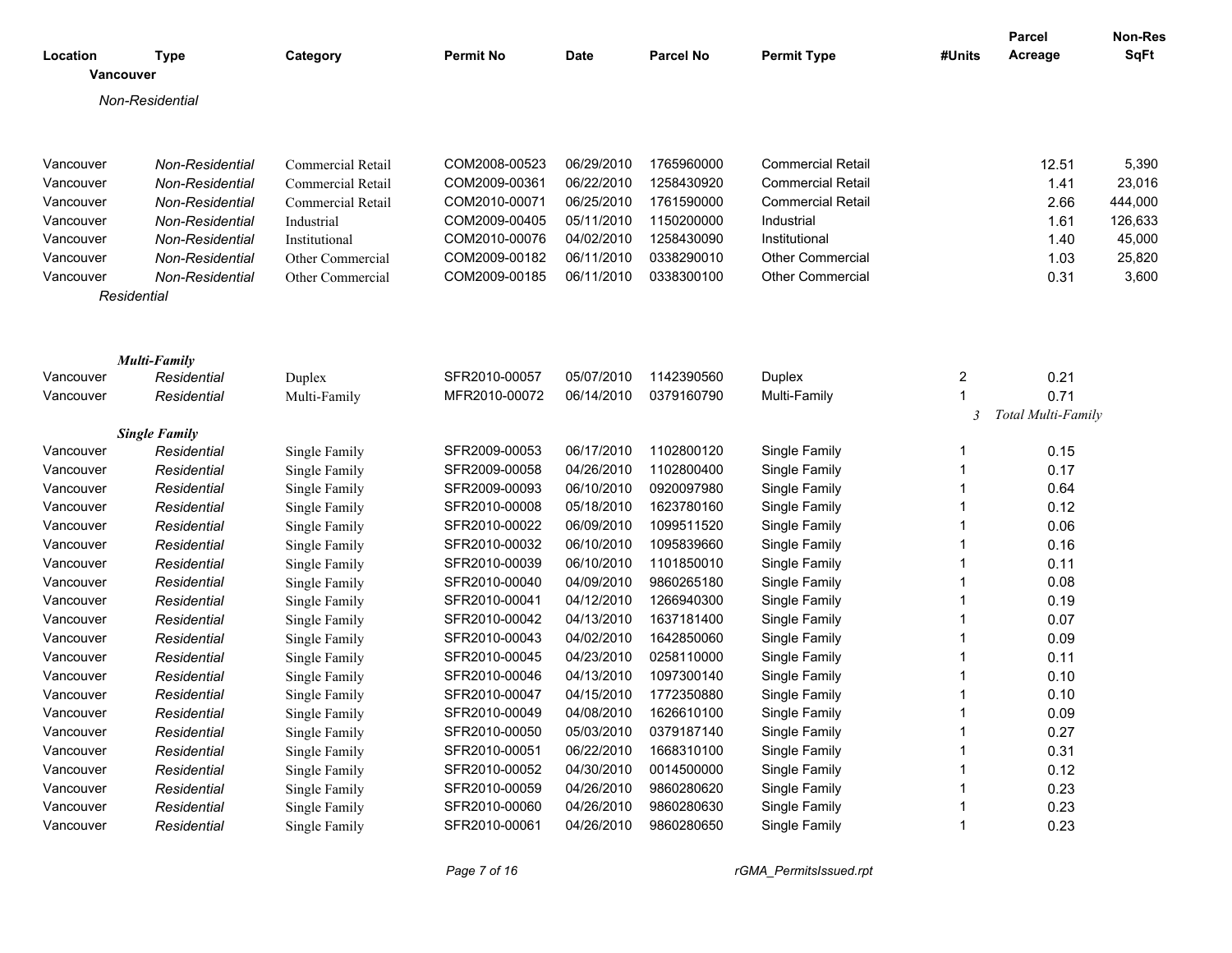| Location<br>Vancouver | <b>Type</b>          | Category          | <b>Permit No</b> | <b>Date</b> | <b>Parcel No</b> | <b>Permit Type</b>       | #Units | Parcel<br>Acreage          | Non-Res<br><b>SqFt</b> |
|-----------------------|----------------------|-------------------|------------------|-------------|------------------|--------------------------|--------|----------------------------|------------------------|
| Residential           |                      |                   |                  |             |                  |                          |        |                            |                        |
|                       |                      |                   |                  |             |                  |                          |        |                            |                        |
|                       | <b>Single Family</b> |                   |                  |             |                  |                          |        |                            |                        |
| Vancouver             | Residential          | Single Family     | SFR2010-00062    | 06/09/2010  | 0920097900       | Single Family            | 1      | 0.62                       |                        |
| Vancouver             | Residential          | Single Family     | SFR2010-00063    | 05/11/2010  | 1626720030       | Single Family            |        | 0.13                       |                        |
| Vancouver             | Residential          | Single Family     | SFR2010-00064    | 05/17/2010  | 1266940240       | Single Family            | 1      | 0.19                       |                        |
| Vancouver             | Residential          | Single Family     | SFR2010-00065    | 05/28/2010  | 1637181420       | Single Family            |        | 0.07                       |                        |
| Vancouver             | Residential          | Single Family     | SFR2010-00066    | 05/28/2010  | 1637181440       | Single Family            |        | 0.06                       |                        |
| Vancouver             | Residential          | Single Family     | SFR2010-00067    | 05/20/2010  | 9860268230       | Single Family            |        | 0.14                       |                        |
| Vancouver             | Residential          | Single Family     | SFR2010-00068    | 05/06/2010  | 1268080760       | Single Family            |        | 0.06                       |                        |
| Vancouver             | Residential          | Single Family     | SFR2010-00069    | 06/09/2010  | 1642850050       | Single Family            |        | 0.09                       |                        |
| Vancouver             | Residential          | Single Family     | SFR2010-00070    | 06/01/2010  | 1623690280       | Single Family            |        | 0.09                       |                        |
| Vancouver             | Residential          | Single Family     | SFR2010-00071    | 06/04/2010  | 1627071020       | Single Family            |        | 0.12                       |                        |
| Vancouver             | Residential          | Single Family     | SFR2010-00072    | 06/04/2010  | 1627071340       | Single Family            | 1      | 0.12                       |                        |
| Vancouver             | Residential          | Single Family     | SFR2010-00073    | 06/14/2010  | 1642560140       | Single Family            |        | 0.09                       |                        |
| Vancouver             | Residential          | Single Family     | SFR2010-00079    | 06/16/2010  | 1642560200       | Single Family            |        | 0.13                       |                        |
| Vancouver             | Residential          | Single Family     | SFR2010-00084    | 06/23/2010  | 1102800160       | Single Family            |        | 0.14                       |                        |
|                       |                      |                   |                  |             |                  |                          | 35     | <b>Total Single Family</b> |                        |
|                       |                      |                   |                  |             |                  |                          |        |                            |                        |
|                       |                      |                   |                  |             |                  | Vancouver Sub Total      | 38     |                            | 673,459                |
| <b>Vancouver UGA</b>  |                      |                   |                  |             |                  |                          |        |                            |                        |
|                       | Non-Residential      |                   |                  |             |                  |                          |        |                            |                        |
|                       |                      |                   |                  |             |                  |                          |        |                            |                        |
|                       |                      |                   |                  |             |                  |                          |        |                            |                        |
| Vancouver UC          | Non-Residential      | Commercial Retail | COM2009-00275    | 04/08/2010  | 1449760000       | <b>Commercial Retail</b> |        | 0.81                       | 6,963                  |
| Vancouver UC          | Non-Residential      | Office            | COM2010-00023    | 06/25/2010  | 1566610000       | Office                   |        | 1.60                       | 4,195                  |
| Vancouver UC          | Non-Residential      | Office            | COM2010-00024    | 06/25/2010  | 1566610000       | Office                   |        | 1.60                       | 113                    |
| Residential           |                      |                   |                  |             |                  |                          |        |                            |                        |
|                       |                      |                   |                  |             |                  |                          |        |                            |                        |
|                       | <b>Single Family</b> |                   |                  |             |                  |                          |        |                            |                        |
| Vancouver UC          | Residential          | Single Family     | SFR2008-00542    | 04/16/2010  | 1195750690       | Single Family            | 1      | 0.10                       |                        |
| Vancouver UC          | Residential          | Single Family     | SFR2009-00024    | 06/18/2010  | 1195750180       | Single Family            |        | 0.11                       |                        |
| Vancouver UC          | Residential          | Single Family     | SFR2009-00029    | 06/18/2010  | 1195750440       | Single Family            |        | 0.12                       |                        |
| Vancouver UC          | Residential          | Single Family     | SFR2009-00032    | 06/23/2010  | 1195750230       | Single Family            |        | 0.11                       |                        |
| Vancouver UC          | Residential          | Single Family     | SFR2009-00060    | 06/18/2010  | 1195750850       | Single Family            |        | 0.10                       |                        |

*Page 8 of 16 rGMA\_PermitsIssued.rpt*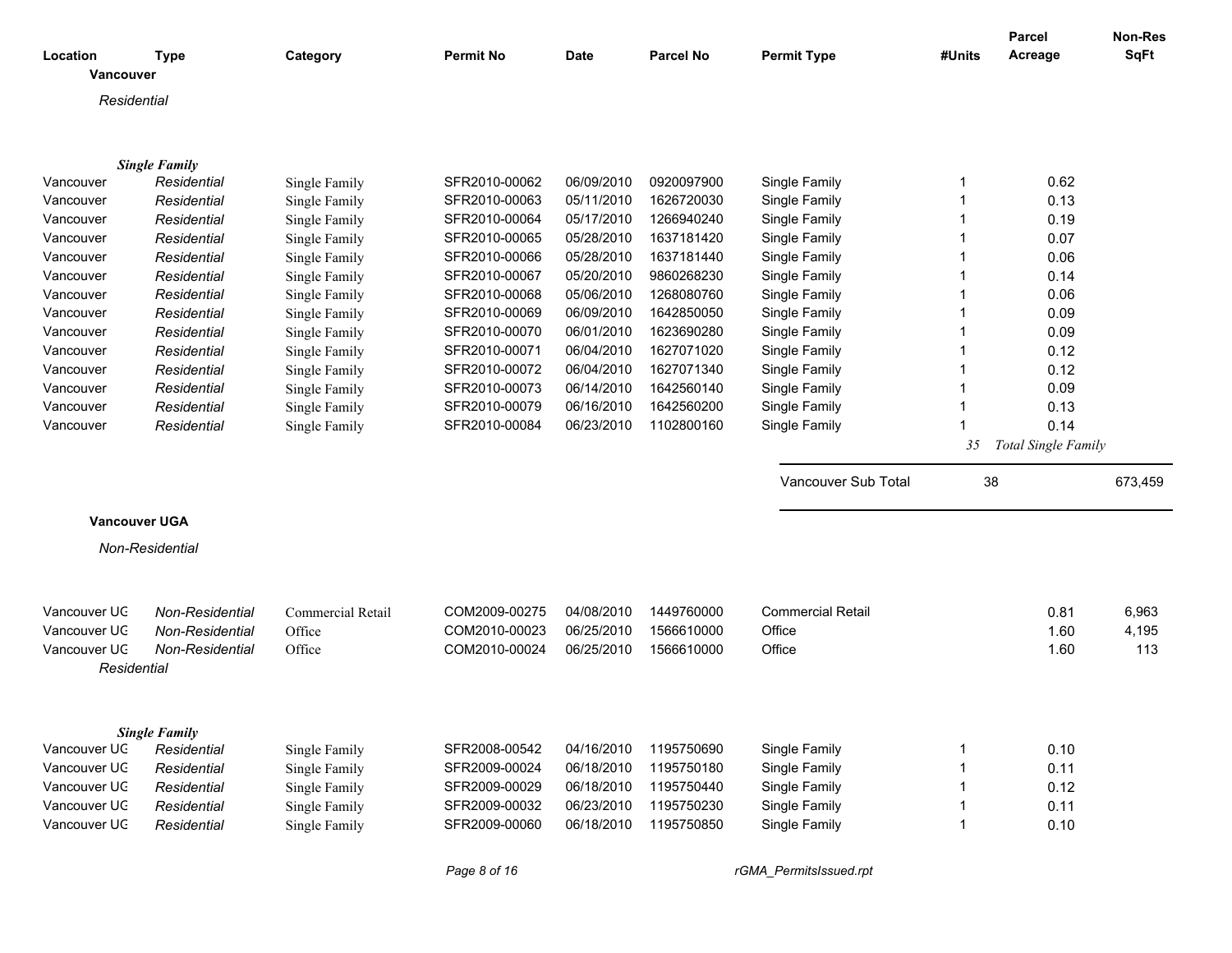| Location     | <b>Type</b><br><b>Vancouver UGA</b> | Category      | Permit No     | Date       | Parcel No  | <b>Permit Type</b> | #Units       | <b>Parcel</b><br>Acreage | Non-Res<br><b>SqFt</b> |
|--------------|-------------------------------------|---------------|---------------|------------|------------|--------------------|--------------|--------------------------|------------------------|
|              |                                     |               |               |            |            |                    |              |                          |                        |
| Residential  |                                     |               |               |            |            |                    |              |                          |                        |
|              |                                     |               |               |            |            |                    |              |                          |                        |
|              | <b>Single Family</b>                |               |               |            |            |                    |              |                          |                        |
| Vancouver UC | Residential                         | Single Family | SFR2009-00062 | 06/18/2010 | 1195750810 | Single Family      | 1            | 0.11                     |                        |
| Vancouver UC | Residential                         | Single Family | SFR2009-00070 | 06/18/2010 | 1195750840 | Single Family      | $\mathbf{1}$ | 0.10                     |                        |
| Vancouver UC | Residential                         | Single Family | SFR2009-00075 | 06/23/2010 | 1195750960 | Single Family      | $\mathbf{1}$ | 0.11                     |                        |
| Vancouver UC | Residential                         | Single Family | SFR2009-00087 | 06/18/2010 | 1195750240 | Single Family      | $\mathbf 1$  | 0.11                     |                        |
| Vancouver UC | Residential                         | Single Family | SFR2009-00208 | 06/29/2010 | 1052600340 | Single Family      | $\mathbf 1$  | 0.14                     |                        |
| Vancouver UC | Residential                         | Single Family | SFR2009-00211 | 06/29/2010 | 1052600160 | Single Family      | 1            | 0.15                     |                        |
| Vancouver UC | Residential                         | Single Family | SFR2009-00212 | 06/29/2010 | 1052600520 | Single Family      | $\mathbf 1$  | 0.12                     |                        |
| Vancouver UC | Residential                         | Single Family | SFR2009-00215 | 06/29/2010 | 1052600140 | Single Family      | 1            | 0.15                     |                        |
| Vancouver UC | Residential                         | Single Family | SFR2009-00370 | 06/25/2010 | 9860257990 | Single Family      | $\mathbf{1}$ | 0.18                     |                        |
| Vancouver UC | Residential                         | Single Family | SFR2009-00371 | 06/25/2010 | 9860257850 | Single Family      |              | 0.14                     |                        |
| Vancouver UC | Residential                         | Single Family | SFR2009-00372 | 06/10/2010 | 9860257860 | Single Family      | 1            | 0.14                     |                        |
| Vancouver UC | Residential                         | Single Family | SFR2009-00373 | 06/10/2010 | 9860257870 | Single Family      |              | 0.14                     |                        |
| Vancouver UC | Residential                         | Single Family | SFR2009-00374 | 06/25/2010 | 9860257900 | Single Family      | 1            | 0.14                     |                        |
| Vancouver UC | Residential                         | Single Family | SFR2009-00375 | 06/25/2010 | 9860257960 | Single Family      |              | 0.15                     |                        |
| Vancouver UC | Residential                         | Single Family | SFR2009-00376 | 06/25/2010 | 9860257970 | Single Family      | $\mathbf 1$  | 0.16                     |                        |
| Vancouver UC | Residential                         | Single Family | SFR2009-00377 | 06/25/2010 | 9860257980 | Single Family      | 1            | 0.19                     |                        |
| Vancouver UC | Residential                         | Single Family | SFR2009-00482 | 04/19/2010 | 1081600100 | Single Family      | $\mathbf{1}$ | 0.19                     |                        |
| Vancouver UC | Residential                         | Single Family | SFR2010-00027 | 04/13/2010 | 1721780060 | Single Family      | $\mathbf{1}$ | 0.14                     |                        |
| Vancouver UC | Residential                         | Single Family | SFR2010-00075 | 05/27/2010 | 2003371340 | Single Family      | $\mathbf{1}$ | 0.24                     |                        |
| Vancouver UC | Residential                         | Single Family | SFR2010-00100 | 04/09/2010 | 1832680060 | Single Family      | 1            | 0.28                     |                        |
| Vancouver UC | Residential                         | Single Family | SFR2010-00122 | 04/09/2010 | 2006070360 | Single Family      | 1            | 0.28                     |                        |
| Vancouver UC | Residential                         | Single Family | SFR2010-00132 | 04/09/2010 | 9860260020 | Single Family      |              | 0.14                     |                        |
| Vancouver UC | Residential                         | Single Family | SFR2010-00133 | 04/21/2010 | 1049670360 | Single Family      |              | 0.08                     |                        |
| Vancouver UC | Residential                         | Single Family | SFR2010-00134 | 04/21/2010 | 1049670350 | Single Family      | 1            | 0.06                     |                        |
| Vancouver UC | Residential                         | Single Family | SFR2010-00135 | 04/07/2010 | 1049670370 | Single Family      |              | 0.08                     |                        |
| Vancouver UC | Residential                         | Single Family | SFR2010-00136 | 04/07/2010 | 1049670390 | Single Family      | $\mathbf{1}$ | 0.06                     |                        |
| Vancouver UC | Residential                         | Single Family | SFR2010-00137 | 04/07/2010 | 1049670380 | Single Family      |              | 0.06                     |                        |
| Vancouver UC | Residential                         | Single Family | SFR2010-00139 | 04/01/2010 | 1879460360 | Single Family      | $\mathbf 1$  | 0.07                     |                        |
| Vancouver UC | Residential                         | Single Family | SFR2010-00140 | 04/06/2010 | 1996230320 | Single Family      |              | 0.23                     |                        |
| Vancouver UC | Residential                         | Single Family | SFR2010-00141 | 04/07/2010 | 9860260000 | Single Family      |              | 0.13                     |                        |
| Vancouver UC | Residential                         | Single Family | SFR2010-00142 | 04/09/2010 | 9860258700 | Single Family      |              | 0.18                     |                        |
| Vancouver UC | Residential                         | Single Family | SFR2010-00143 | 05/04/2010 | 2003371360 | Single Family      | 1            | 0.23                     |                        |
| Vancouver UC | Residential                         | Single Family | SFR2010-00145 | 04/07/2010 | 1879460380 | Single Family      |              | 0.07                     |                        |
| Vancouver UC | Residential                         | Single Family | SFR2010-00150 | 04/02/2010 | 1464490120 | Single Family      |              | 0.16                     |                        |
| Vancouver UC | Residential                         | Single Family | SFR2010-00151 | 05/06/2010 | 1859600220 | Single Family      | $\mathbf{1}$ | 0.24                     |                        |

*Page 9 of 16 rGMA\_PermitsIssued.rpt*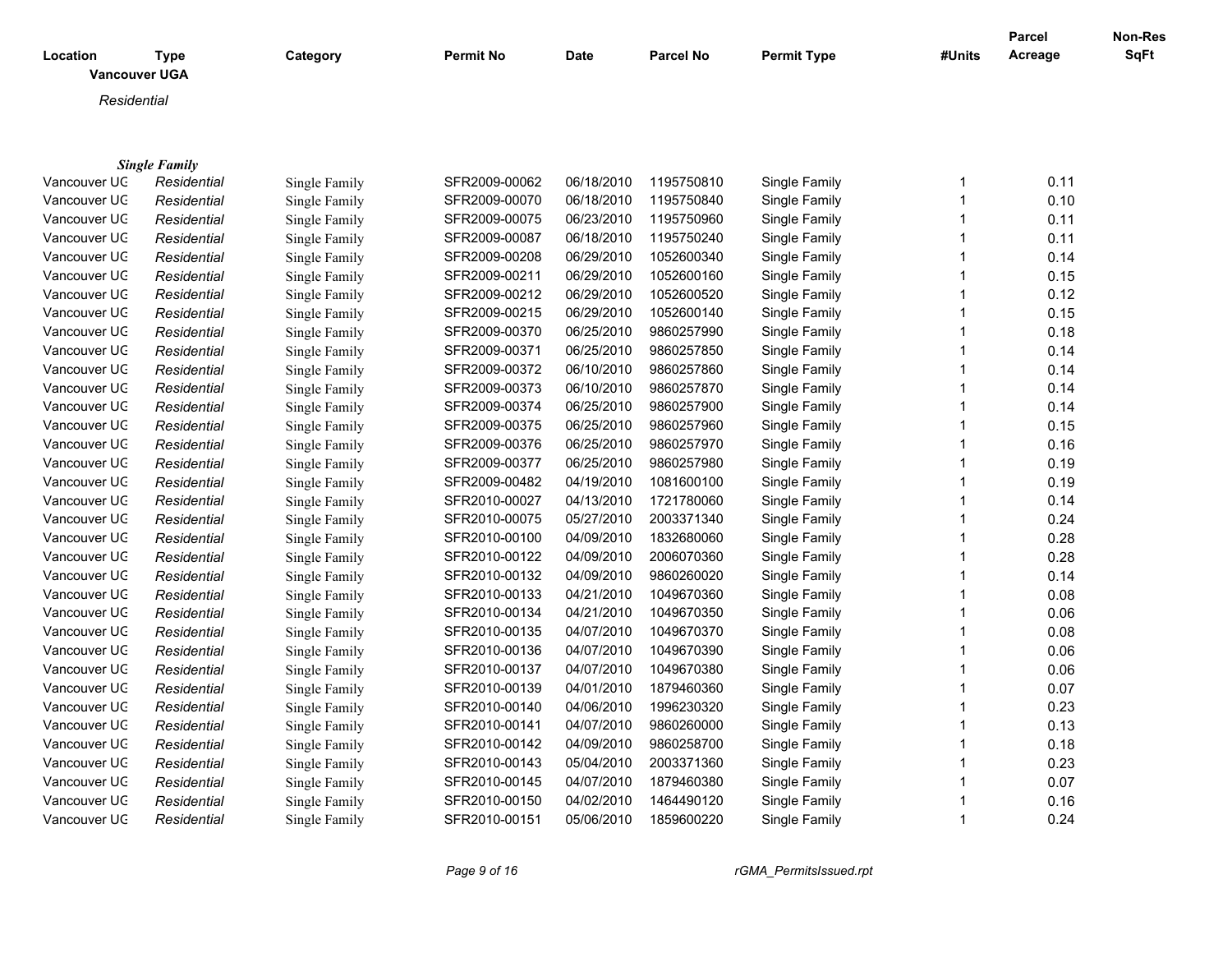| <b>Vancouver UGA</b>                                                                                                    | <b>SqFt</b> |
|-------------------------------------------------------------------------------------------------------------------------|-------------|
| Residential                                                                                                             |             |
|                                                                                                                         |             |
|                                                                                                                         |             |
| <b>Single Family</b>                                                                                                    |             |
| 0.23<br>Vancouver UC<br>SFR2010-00152<br>04/19/2010<br>1859600020<br>Single Family<br>Residential<br>Single Family<br>1 |             |
| 04/01/2010<br>0.06<br>Vancouver UC<br>SFR2010-00154<br>1879460200<br>Single Family<br>Residential<br>Single Family      |             |
| 0.07<br>04/01/2010<br>Vancouver UC<br>Residential<br>Single Family<br>SFR2010-00155<br>1879460700<br>Single Family      |             |
| Vancouver UC<br>04/15/2010<br>0.26<br>Residential<br>Single Family<br>SFR2010-00156<br>9860280950<br>Single Family<br>1 |             |
| 0.26<br>Vancouver UC<br>SFR2010-00157<br>04/15/2010<br>9860280940<br>Residential<br>Single Family<br>Single Family      |             |
| Vancouver UC<br>SFR2010-00158<br>04/16/2010<br>1042600050<br>Single Family<br>0.16<br>Residential<br>Single Family      |             |
| Vancouver UC<br>SFR2010-00169<br>04/14/2010<br>0.12<br>Residential<br>1570070020<br>Single Family<br>Single Family      |             |
| 0.12<br>04/14/2010<br>1570070050<br>Vancouver UC<br>Residential<br>Single Family<br>SFR2010-00170<br>Single Family      |             |
| 0.24<br>Vancouver UC<br>SFR2010-00171<br>04/08/2010<br>9860258550<br>Single Family<br>Residential<br>Single Family      |             |
| 0.12<br>Vancouver UC<br>SFR2010-00172<br>04/14/2010<br>1570070030<br>Single Family<br>Residential<br>Single Family      |             |
| 0.12<br>Vancouver UC<br>SFR2010-00173<br>04/14/2010<br>1570070010<br>Single Family<br>Residential<br>Single Family      |             |
| 0.12<br>Vancouver UC<br>SFR2010-00174<br>04/14/2010<br>1570070040<br>Single Family<br>Residential<br>Single Family      |             |
| Vancouver UC<br>04/05/2010<br>0.17<br>SFR2010-00177<br>1894920340<br>Single Family<br>Residential<br>Single Family      |             |
| Vancouver UC<br>05/03/2010<br>SFR2010-00178<br>1889360140<br>Single Family<br>0.17<br>Residential<br>Single Family      |             |
| 0.06<br>Vancouver UC<br>04/09/2010<br>1879460340<br>Residential<br>SFR2010-00180<br>Single Family<br>Single Family      |             |
| 0.14<br>Vancouver UC<br>04/22/2010<br>1042990170<br>Residential<br>Single Family<br>SFR2010-00185<br>Single Family      |             |
| 0.14<br>Vancouver UC<br>SFR2010-00186<br>04/22/2010<br>1042990160<br>Single Family<br>Residential<br>Single Family      |             |
| 0.09<br>Vancouver UC<br>SFR2010-00187<br>04/30/2010<br>1541660100<br>Single Family<br>Residential<br>Single Family      |             |
| 0.23<br>Vancouver UC<br>SFR2010-00188<br>04/30/2010<br>9860258520<br>Single Family<br>Residential<br>Single Family      |             |
| 04/15/2010<br>0.07<br>Vancouver UC<br>SFR2010-00189<br>1877670080<br>Single Family<br>Residential<br>Single Family      |             |
| Vancouver UC<br>SFR2010-00190<br>04/15/2010<br>0.07<br>1877670060<br>Single Family<br>Residential<br>Single Family      |             |
| Vancouver UC<br>SFR2010-00191<br>04/16/2010<br>9860262950<br>Single Family<br>0.17<br>Residential<br>Single Family      |             |
| 0.13<br>Vancouver UC<br>SFR2010-00193<br>04/30/2010<br>9860258400<br>Single Family<br>Residential<br>Single Family      |             |
| 05/17/2010<br>0.13<br>Vancouver UC<br>Single Family<br>SFR2010-00194<br>9860258420<br>Single Family<br>Residential      |             |
| 05/06/2010<br>0.55<br>Vancouver UC<br>Residential<br>SFR2010-00195<br>1837080520<br>Single Family<br>Single Family      |             |
| 05/12/2010<br>0.29<br>Vancouver UC<br>Residential<br>SFR2010-00197<br>1832680100<br>Single Family<br>Single Family      |             |
| 05/17/2010<br>0.28<br>Vancouver UC<br>Residential<br>SFR2010-00199<br>1832680160<br>Single Family<br>Single Family<br>1 |             |
| Vancouver UC<br>04/30/2010<br>0.14<br>SFR2010-00201<br>9860258390<br>Single Family<br>Residential<br>Single Family      |             |
| Vancouver UC<br>04/20/2010<br>0.38<br>SFR2010-00202<br>9860281130<br>Single Family<br>Residential<br>Single Family      |             |
| Vancouver UC<br>SFR2010-00203<br>05/28/2010<br>0995190000<br>Single Family<br>0.65<br>Residential<br>Single Family      |             |
| 0.23<br>Vancouver UC<br>SFR2010-00206<br>06/04/2010<br>2003370760<br>Single Family<br>Residential<br>Single Family      |             |

Vancouver UGA *Residential* Single Family SFR2010-00207 04/27/2010 1040700320 Single Family 1 0.27 Vancouver UGA *Residential* Single Family SFR2010-00208 05/12/2010 1541660020 Single Family 1 0.11 Vancouver UGA *Residential* Single Family SFR2010-00209 04/22/2010 1877670100 Single Family 1 0.06 Vancouver UG *Residential* Single Family SFR2010-00210 04/22/2010 1877670120 Single Family 1 0.07

*Page 10 of 16 rGMA\_PermitsIssued.rpt*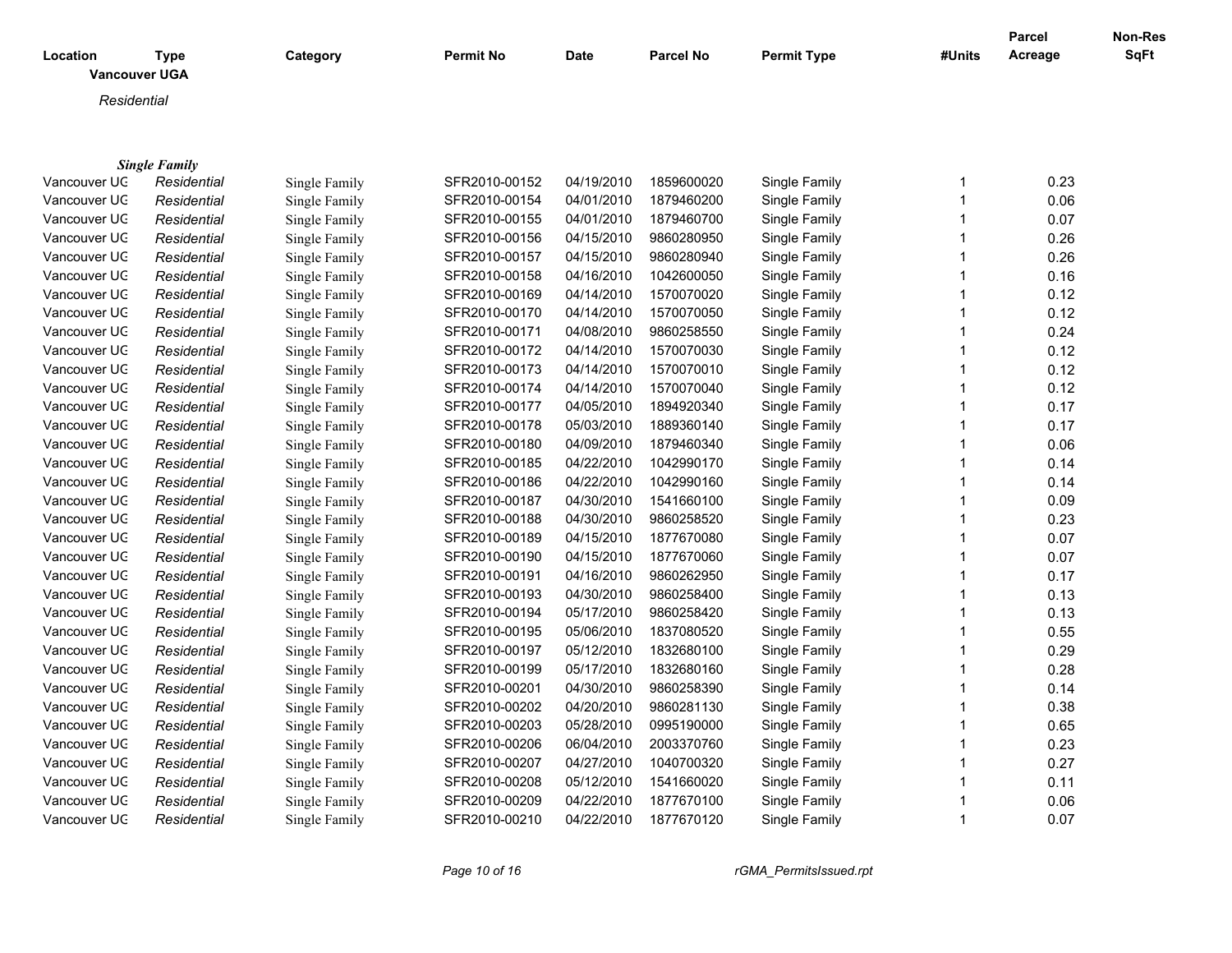| Location<br><b>Vancouver UGA</b> | Type                 | Category      | <b>Permit No</b> | Date       | <b>Parcel No</b> | <b>Permit Type</b> | #Units | <b>Parcel</b><br>Acreage | Non-Res<br>SqFt |
|----------------------------------|----------------------|---------------|------------------|------------|------------------|--------------------|--------|--------------------------|-----------------|
| Residential                      |                      |               |                  |            |                  |                    |        |                          |                 |
|                                  | <b>Single Family</b> |               |                  |            |                  |                    |        |                          |                 |
| Vancouver UC                     | Residential          | Single Family | SFR2010-00211    | 06/03/2010 | 2003370940       | Single Family      |        | 0.23                     |                 |
| Vancouver UC                     | Residential          | Single Family | SFR2010-00212    | 06/03/2010 | 2003370100       | Single Family      |        | 0.23                     |                 |
| Vancouver UC                     | Residential          | Single Family | SFR2010-00213    | 05/27/2010 | 2003370140       | Single Family      |        | 0.23                     |                 |
| Vancouver UC                     | Residential          | Single Family | SFR2010-00220    | 05/07/2010 | 1042800010       | Single Family      |        | 0.14                     |                 |
| Vancouver UC                     | Residential          | Single Family | SFR2010-00221    | 04/22/2010 | 1042990210       | Single Family      |        | 0.17                     |                 |
| Vancouver UC                     | Residential          | Single Family | SFR2010-00223    | 06/16/2010 | 1889360160       | Single Family      |        | 0.18                     |                 |
| Vancouver UC                     | Residential          | Single Family | SFR2010-00224    | 05/20/2010 | 1877670220       | Single Family      |        | 0.06                     |                 |
| Vancouver UC                     | Residential          | Single Family | SFR2010-00225    | 05/20/2010 | 1877670200       | Single Family      |        | 0.07                     |                 |
| Vancouver UC                     | Residential          | Single Family | SFR2010-00226    | 04/23/2010 | 1195750480       | Single Family      |        | 0.12                     |                 |
| Vancouver UC                     | Residential          | Single Family | SFR2010-00227    | 06/01/2010 | 1607581560       | Single Family      |        | 0.06                     |                 |

Vancouver UGA *Residential* Single Family SFR2010-00228 06/16/2010 1851780940 Single Family 1 0.31 Vancouver UGA *Residential* Single Family SFR2010-00229 06/01/2010 1607581580 Single Family 1 0.05 Vancouver UGA *Residential* Single Family SFR2010-00230 06/01/2010 1607581600 Single Family 1 0.08 Vancouver UGA *Residential* Single Family SFR2010-00231 05/24/2010 1854410140 Single Family 1 0.21 Vancouver UGA *Residential* Single Family SFR2010-00233 06/02/2010 2003370160 Single Family 1 0.23 Vancouver UGA *Residential* Single Family SFR2010-00234 06/10/2010 1607581840 Single Family 1 0.06 Vancouver UGA *Residential* Single Family SFR2010-00235 06/15/2010 2003370960 Single Family 1 0.26 Vancouver UGA *Residential* Single Family SFR2010-00236 06/10/2010 1607581860 Single Family 1 0.06 Vancouver UGA *Residential* Single Family SFR2010-00237 06/10/2010 1607581880 Single Family 1 0.06 Vancouver UGA *Residential* Single Family SFR2010-00238 06/02/2010 2003370120 Single Family 1 0.23 Vancouver UGA *Residential* Single Family SFR2010-00239 06/10/2010 1607581900 Single Family 1 0.07 Vancouver UGA *Residential* Single Family SFR2010-00242 06/02/2010 1045301530 Single Family 1 0.20 Vancouver UGA *Residential* Single Family SFR2010-00243 06/02/2010 1045301520 Single Family 1 0.15 Vancouver UGA *Residential* Single Family SFR2010-00244 06/16/2010 1081600260 Single Family 1 0.12 Vancouver UGA *Residential* Single Family SFR2010-00247 06/04/2010 1816770220 Single Family 1 0.12 Vancouver UGA *Residential* Single Family SFR2010-00250 06/16/2010 1889360680 Single Family 1 0.18 Vancouver UGA *Residential* Single Family SFR2010-00251 05/12/2010 9860260980 Single Family 1 0.21 Vancouver UGA *Residential* Single Family SFR2010-00252 05/24/2010 9860261160 Single Family 1 0.23 Vancouver UGA *Residential* Single Family SFR2010-00253 05/18/2010 9860260270 Single Family 1 0.15 Vancouver UGA *Residential* Single Family SFR2010-00254 05/26/2010 9860268440 Single Family 1 0.23 Vancouver UGA *Residential* Single Family SFR2010-00255 06/08/2010 1894920300 Single Family 1 0.16 Vancouver UGA *Residential* Single Family SFR2010-00260 06/18/2010 9860264720 Single Family 1 0.14 Vancouver UGA *Residential* Single Family SFR2010-00261 06/14/2010 1564350880 Single Family 1 0.10 Vancouver UGA *Residential* Single Family SFR2010-00262 06/22/2010 1042990270 Single Family 1 0.14 Vancouver UGA *Residential* Single Family SFR2010-00263 06/21/2010 1897680110 Single Family 1 0.12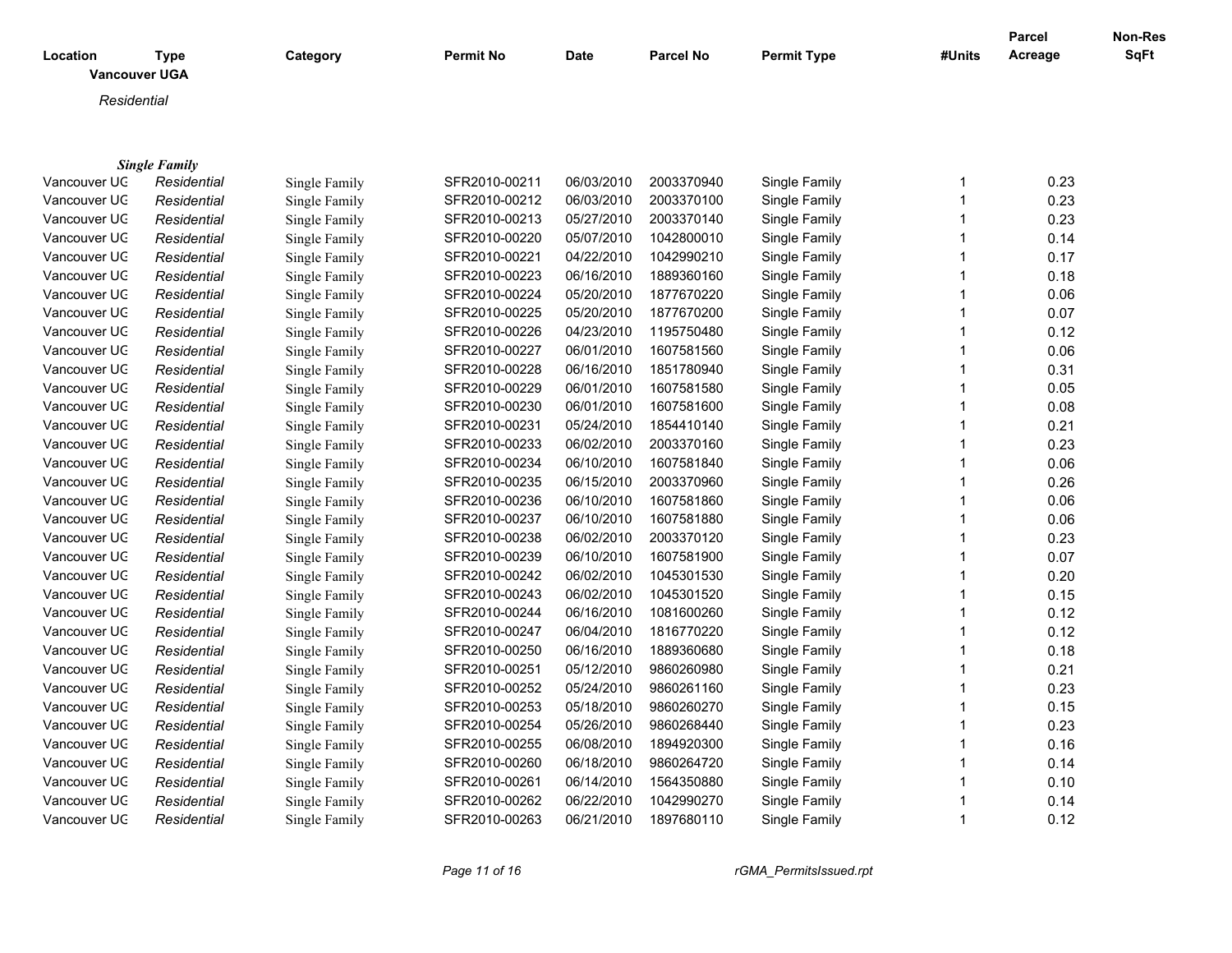| Location     | <b>Type</b><br><b>Vancouver UGA</b> | Category      | <b>Permit No</b> | <b>Date</b> | <b>Parcel No</b> | <b>Permit Type</b>      | #Units | Parcel<br>Acreage   | <b>Non-Res</b><br><b>SqFt</b> |
|--------------|-------------------------------------|---------------|------------------|-------------|------------------|-------------------------|--------|---------------------|-------------------------------|
| Residential  |                                     |               |                  |             |                  |                         |        |                     |                               |
|              |                                     |               |                  |             |                  |                         |        |                     |                               |
|              |                                     |               |                  |             |                  |                         |        |                     |                               |
|              | <b>Single Family</b>                |               |                  |             |                  |                         |        |                     |                               |
| Vancouver UC | Residential                         | Single Family | SFR2010-00265    | 06/21/2010  | 1816770320       | Single Family           |        | 0.17                |                               |
| Vancouver UC | Residential                         | Single Family | SFR2010-00269    | 06/23/2010  | 9860258610       | Single Family           |        | 0.14                |                               |
| Vancouver UC | Residential                         | Single Family | SFR2010-00270    | 06/04/2010  | 9860259010       | Single Family           |        | 0.16                |                               |
| Vancouver UC | Residential                         | Single Family | SFR2010-00271    | 06/23/2010  | 1879460680       | Single Family           |        | 0.08                |                               |
| Vancouver UC | Residential                         | Single Family | SFR2010-00272    | 06/08/2010  | 1042990220       | Single Family           |        | 0.17                |                               |
| Vancouver UC | Residential                         | Single Family | SFR2010-00274    | 06/08/2010  | 0995350540       | Single Family           |        | 0.13                |                               |
| Vancouver UC | Residential                         | Single Family | SFR2010-00280    | 06/30/2010  | 2006070660       | Single Family           |        | 0.24                |                               |
| Vancouver UC | Residential                         | Single Family | SFR2010-00285    | 06/14/2010  | 1564351240       | Single Family           |        | 0.13                |                               |
| Vancouver UC | Residential                         | Single Family | SFR2010-00287    | 06/16/2010  | 1889440260       | Single Family           |        | 0.13                |                               |
| Vancouver UC | Residential                         | Single Family | SFR2010-00304    | 06/28/2010  | 1040700700       | Single Family           |        | 0.24                |                               |
| Vancouver UC | Residential                         | Single Family | SFR2010-00308    | 06/23/2010  | 0995350200       | Single Family           |        | 0.13                |                               |
| Vancouver UC | Residential                         |               | SFR2010-00309    | 06/23/2010  | 0995350180       | Single Family           |        | 0.15                |                               |
|              |                                     | Single Family |                  |             |                  |                         |        |                     |                               |
|              |                                     |               |                  |             |                  |                         | 122    | Total Single Family |                               |
|              |                                     |               |                  |             |                  |                         |        |                     |                               |
|              |                                     |               |                  |             |                  | Vancouver UGA Sub Total | 122    |                     | 11,271                        |
|              |                                     |               |                  |             |                  |                         |        |                     |                               |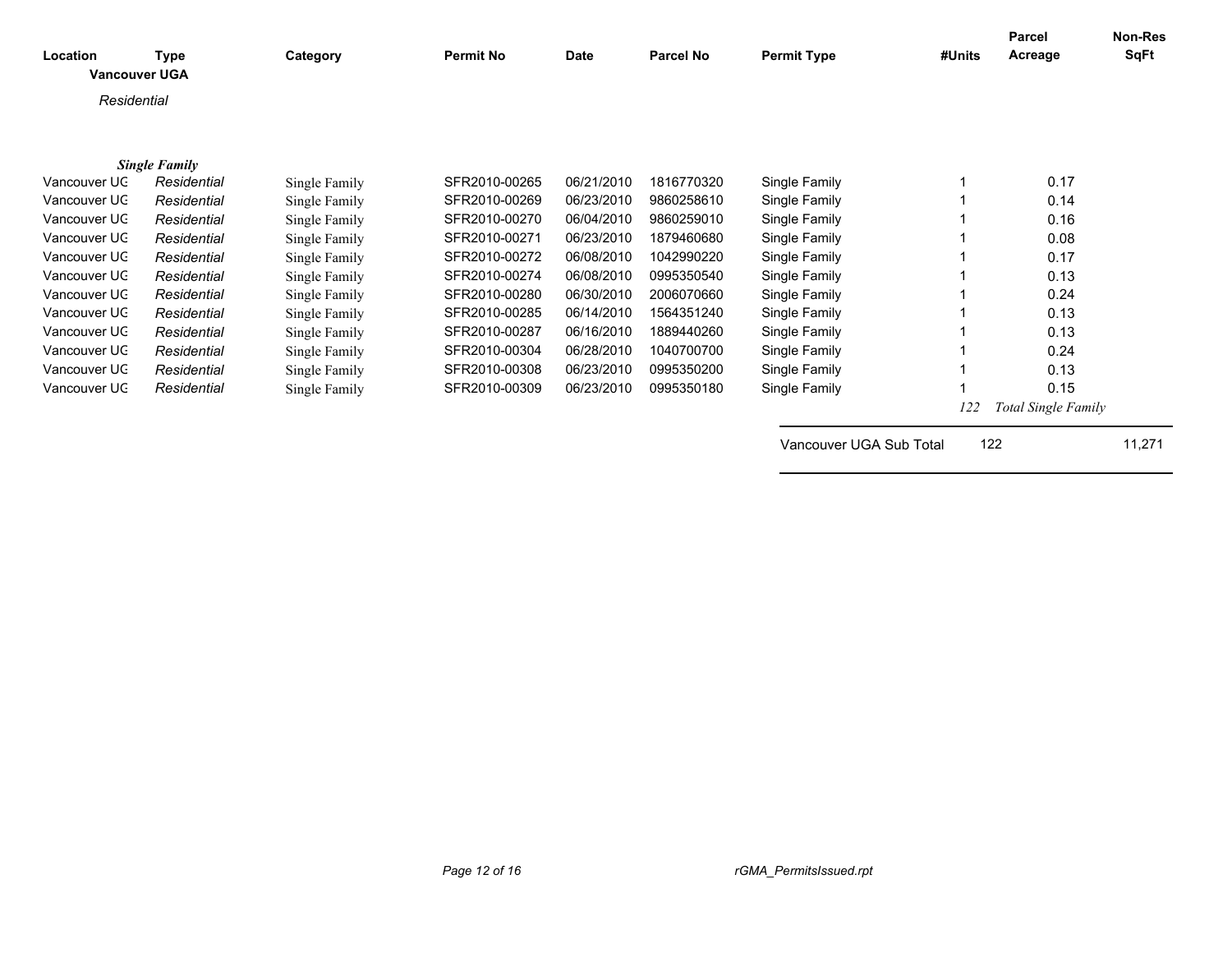| Location<br>Washougal | Type                 | Category         | <b>Permit No</b> | <b>Date</b> | <b>Parcel No</b> | <b>Permit Type</b>      | #Units | <b>Parcel</b><br>Acreage | Non-Res<br>SqFt |
|-----------------------|----------------------|------------------|------------------|-------------|------------------|-------------------------|--------|--------------------------|-----------------|
|                       | Non-Residential      |                  |                  |             |                  |                         |        |                          |                 |
|                       |                      |                  |                  |             |                  |                         |        |                          |                 |
| Washougal             | Non-Residential      | Other Commercial | 10030036         | 05/24/2010  | 0712811900       | <b>Other Commercial</b> |        | 1.07                     | 2,190           |
| Residential           |                      |                  |                  |             |                  |                         |        |                          |                 |
|                       |                      |                  |                  |             |                  |                         |        |                          |                 |
|                       | <b>Single Family</b> |                  |                  |             |                  |                         |        |                          |                 |
| Washougal             | Residential          | Single Family    | 10020041         | 05/05/2010  | 1230060980       | Single Family           |        | 0.25                     |                 |
| Washougal             | Residential          | Single Family    | 10040035         | 05/03/2010  | 1300460720       | Single Family           |        | 0.17                     |                 |
| Washougal             | Residential          | Single Family    | 10050015         | 05/19/2010  | 1300460380       | Single Family           |        | 0.14                     |                 |
| Washougal             | Residential          | Single Family    | 10050016         | 05/19/2010  | 1300460040       | Single Family           |        | 0.16                     |                 |
| Washougal             | Residential          | Single Family    | 10050022         | 05/27/2010  | 1283581640       | Single Family           |        | 0.14                     |                 |
| Washougal             | Residential          | Single Family    | 10050025         | 06/18/2010  | 1300360340       | Single Family           |        | 0.13                     |                 |
| Washougal             | Residential          | Single Family    | 10050030         | 06/02/2010  | 1300460020       | Single Family           |        | 0.18                     |                 |
| Washougal             | Residential          | Single Family    | 10050031         | 06/02/2010  | 1300460700       | Single Family           |        | 0.21                     |                 |
| Washougal             | Residential          | Single Family    | 10060006         | 06/17/2010  | 1341403260       | Single Family           |        | 0.14                     |                 |
| Washougal             | Residential          | Single Family    | 10060007         | 06/17/2010  | 1341403280       | Single Family           |        | 0.14                     |                 |
| Washougal             | Residential          | Single Family    | 10060043         | 06/30/2010  | 1300460660       | Single Family           |        | 0.20                     |                 |
|                       |                      |                  |                  |             |                  |                         | 11     | Total Single Family      |                 |
|                       |                      |                  |                  |             |                  | Washougal Sub Total     |        | 11                       | 2,190           |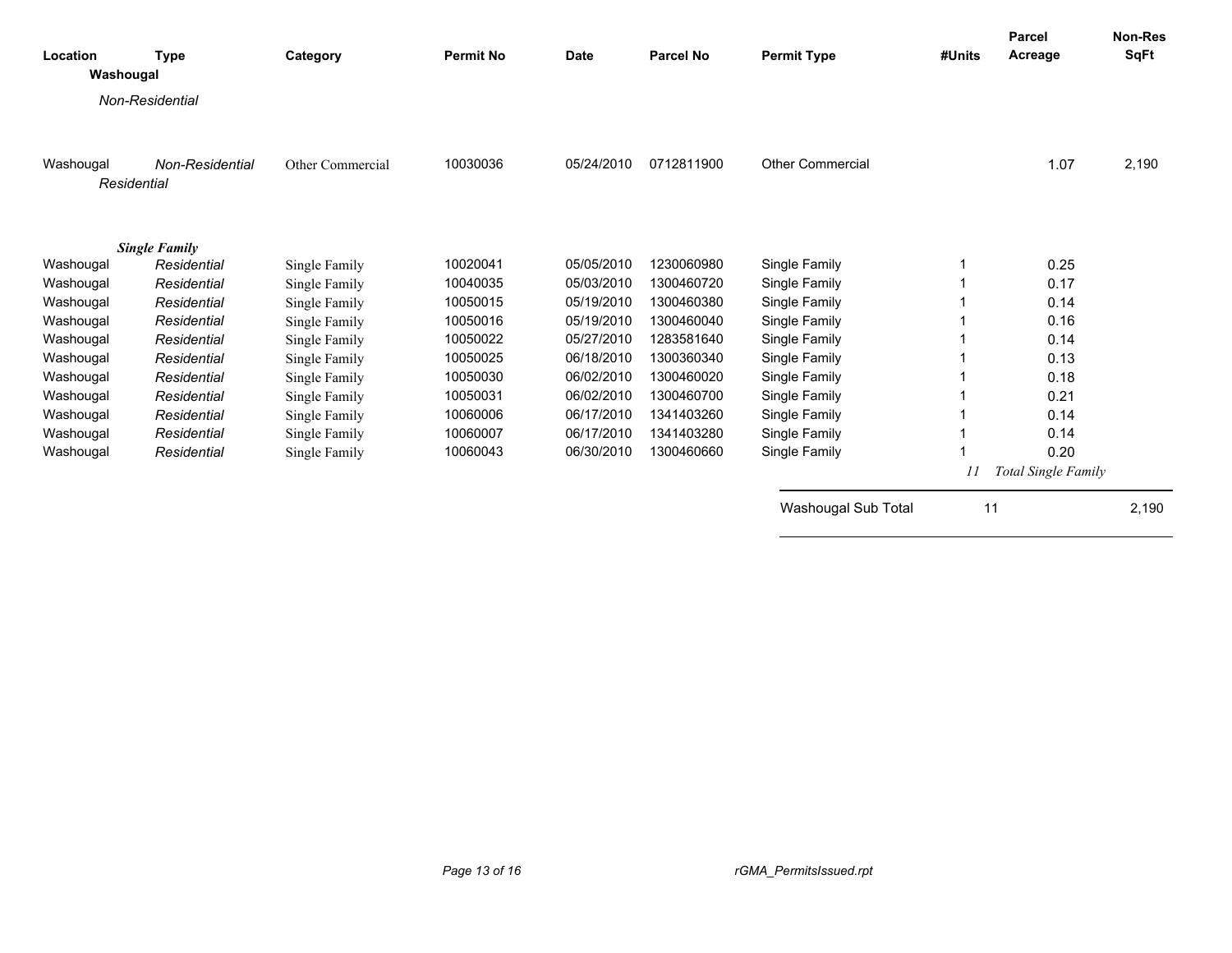| Location | Type<br>Yacolt       | Category      | <b>Permit No</b> | Date       | <b>Parcel No</b> | <b>Permit Type</b> | #Units | Parcel<br>Acreage   | <b>Non-Res</b><br><b>SqFt</b> |
|----------|----------------------|---------------|------------------|------------|------------------|--------------------|--------|---------------------|-------------------------------|
|          | Residential          |               |                  |            |                  |                    |        |                     |                               |
|          | <b>Single Family</b> |               |                  |            |                  |                    |        |                     |                               |
| Yacolt   | Residential          | Single Family | SFR2010-00165    | 04/22/2010 | 9860263590       | Single Family      |        | 0.23                |                               |
| Yacolt   | Residential          | Single Family | SFR2010-00167    | 04/22/2010 | 0654800000       | Single Family      |        | 0.19                |                               |
| Yacolt   | Residential          | Single Family | SFR2010-00204    | 06/02/2010 | 2296630480       | Single Family      |        | 0.39                |                               |
| Yacolt   | Residential          | Single Family | SFR2010-00205    | 06/02/2010 | 2296630460       | Single Family      |        | 0.28                |                               |
| Yacolt   | Residential          | Single Family | SFR2010-00245    | 06/02/2010 | 2296630500       | Single Family      |        | 0.31                |                               |
|          |                      |               |                  |            |                  |                    |        | Total Single Family |                               |
|          |                      |               |                  |            |                  | Yacolt Sub Total   | 5      |                     | 0                             |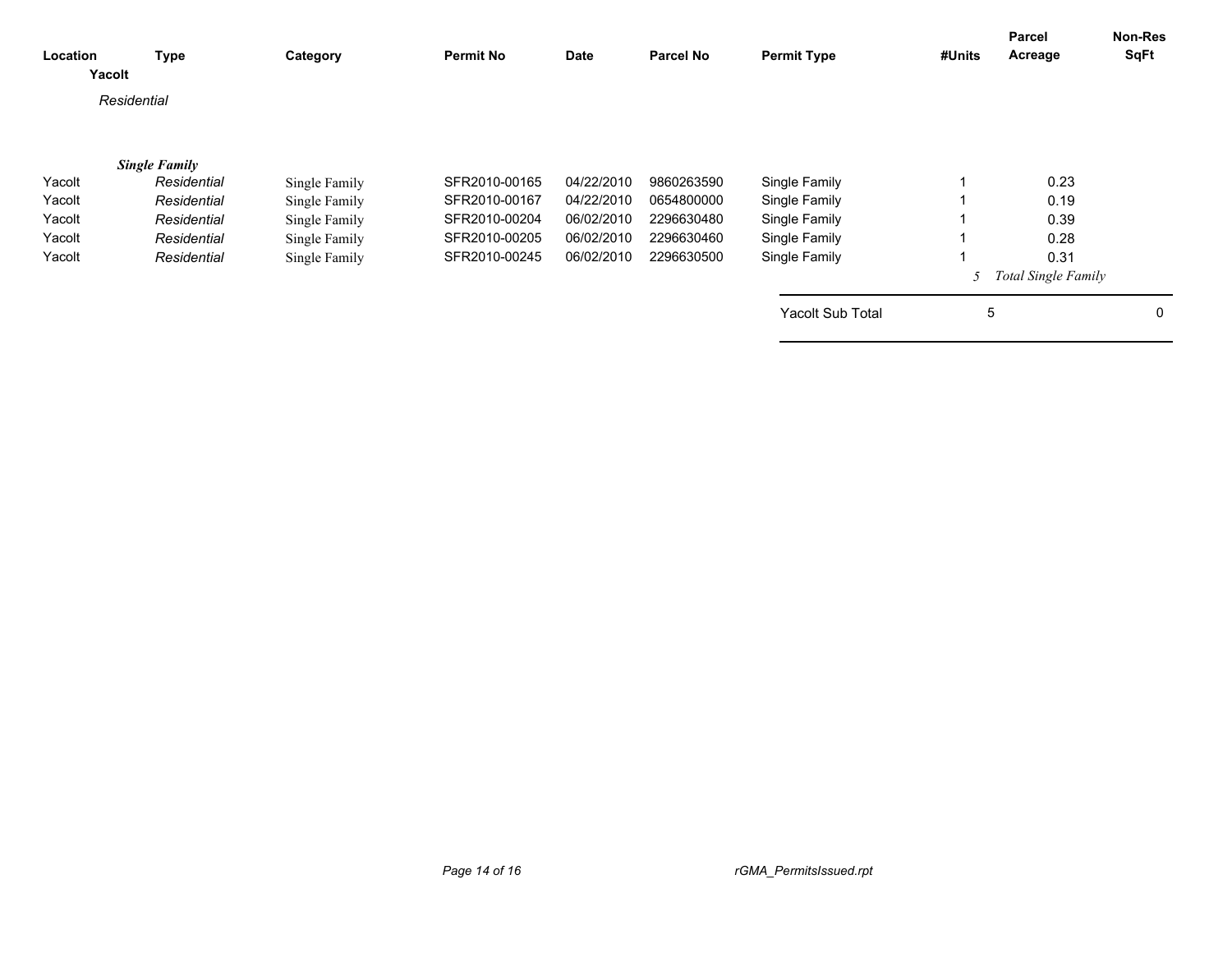| Location | Type                        | Category | <b>Permit No</b> | <b>Date</b> | <b>Parcel No</b> | <b>Permit Type</b> | #Units | <b>Parcel</b><br>Acreage | Non-Res<br><b>SqFt</b> |
|----------|-----------------------------|----------|------------------|-------------|------------------|--------------------|--------|--------------------------|------------------------|
|          | <b>Clark County (Rural)</b> |          |                  |             |                  |                    |        |                          |                        |
|          | Residential                 |          |                  |             |                  |                    |        |                          |                        |
|          |                             |          |                  |             |                  |                    |        |                          |                        |

|                | <b>Single Family</b> |               |               |            |            |               |    |                     |
|----------------|----------------------|---------------|---------------|------------|------------|---------------|----|---------------------|
| Clark County ( | Residential          | Mobile Home   | MOH2010-00010 | 05/05/2010 | 2235040000 | Mobile Home   | 1  | 5.20                |
| Clark County ( | Residential          | Mobile Home   | MOH2010-00012 | 05/28/2010 | 9860281010 | Mobile Home   |    | 2.07                |
| Clark County ( | Residential          | Mobile Home   | MOH2010-00014 | 06/11/2010 | 2648270000 | Mobile Home   |    | 6.33                |
| Clark County ( | Residential          | Single Family | 10-140        | 05/10/2010 | 2290450300 | Single Family |    | 0.14                |
| Clark County ( | Residential          | Single Family | SFR2008-00471 | 06/10/2010 | 2064920000 | Single Family |    | 5.65                |
| Clark County ( | Residential          | Single Family | SFR2009-00381 | 04/22/2010 | 1369080000 | Single Family | 1  | 2.20                |
| Clark County ( | Residential          | Single Family | SFR2009-00410 | 04/09/2010 | 1963320000 | Single Family | 1  | 2.18                |
| Clark County ( | Residential          | Single Family | SFR2010-00015 | 04/06/2010 | 1200550000 | Single Family | 1  | 22.70               |
| Clark County ( | Residential          | Single Family | SFR2010-00035 | 05/03/2010 | 1800930000 | Single Family | 1  | 5.00                |
| Clark County ( | Residential          | Single Family | SFR2010-00076 | 04/08/2010 | 2522290150 | Single Family | 1  | 3.63                |
| Clark County ( | Residential          | Single Family | SFR2010-00105 | 04/29/2010 | 1799300000 | Single Family | 1  | 5.06                |
| Clark County ( | Residential          | Single Family | SFR2010-00124 | 04/16/2010 | 2260500080 | Single Family | 1  | 1.70                |
| Clark County ( | Residential          | Single Family | SFR2010-00131 | 04/09/2010 | 2329340000 | Single Family | 1  | 3.89                |
| Clark County ( | Residential          | Single Family | SFR2010-00147 | 04/16/2010 | 2657790000 | Single Family |    | 6.81                |
| Clark County ( | Residential          | Single Family | SFR2010-00153 | 05/07/2010 | 1969920000 | Single Family |    | 0.71                |
| Clark County ( | Residential          | Single Family | SFR2010-00159 | 05/10/2010 | 2269680240 | Single Family |    | 1.03                |
| Clark County ( | Residential          | Single Family | SFR2010-00162 | 05/07/2010 | 2578060000 | Single Family | 1  | 5.00                |
| Clark County ( | Residential          | Single Family | SFR2010-00163 | 06/16/2010 | 2169580260 | Single Family | 1  | 1.00                |
| Clark County ( | Residential          | Single Family | SFR2010-00164 | 05/18/2010 | 2249500150 | Single Family | 1  | 10.00               |
| Clark County ( | Residential          | Single Family | SFR2010-00179 | 04/30/2010 | 2047160000 | Single Family | 1  | 1.02                |
| Clark County ( | Residential          | Single Family | SFR2010-00181 | 06/11/2010 | 1986060150 | Single Family | 1  | 2.44                |
| Clark County ( | Residential          | Single Family | SFR2010-00192 | 06/03/2010 | 2245480000 | Single Family | 1  | 5.00                |
| Clark County ( | Residential          | Single Family | SFR2010-00200 | 05/19/2010 | 2149090000 | Single Family | 1  | 5.00                |
| Clark County ( | Residential          | Single Family | SFR2010-00214 | 06/02/2010 | 2541720000 | Single Family | 1  | 18.73               |
| Clark County ( | Residential          | Single Family | SFR2010-00219 | 05/25/2010 | 1935870000 | Single Family | 1  | 5.20                |
| Clark County ( | Residential          | Single Family | SFR2010-00222 | 04/28/2010 | 2260390080 | Single Family |    | 5.02                |
| Clark County ( | Residential          | Single Family | SFR2010-00232 | 05/27/2010 | 2260500120 | Single Family |    | 1.80                |
| Clark County ( | Residential          | Single Family | SFR2010-00240 | 06/11/2010 | 2169580100 | Single Family |    | 1.14                |
| Clark County ( | Residential          | Single Family | SFR2010-00241 | 06/04/2010 | 1747970000 | Single Family |    | 1.00                |
| Clark County ( | Residential          | Single Family | SFR2010-00246 | 06/23/2010 | 2544490000 | Single Family |    | 4.88                |
| Clark County ( | Residential          | Single Family | SFR2010-00256 | 06/14/2010 | 2049650080 | Single Family | 1  | 1.00                |
| Clark County ( | Residential          | Single Family | SFR2010-00257 | 06/22/2010 | 1950870000 | Single Family |    | 2.00                |
| Clark County ( | Residential          | Single Family | SFR2010-00264 | 06/21/2010 | 2578130000 | Single Family |    | 5.00                |
| Clark County ( | Residential          | Single Family | SFR2010-00275 | 06/28/2010 | 1413500000 | Single Family |    | 3.81                |
|                |                      |               |               |            |            |               | 34 | Total Single Family |